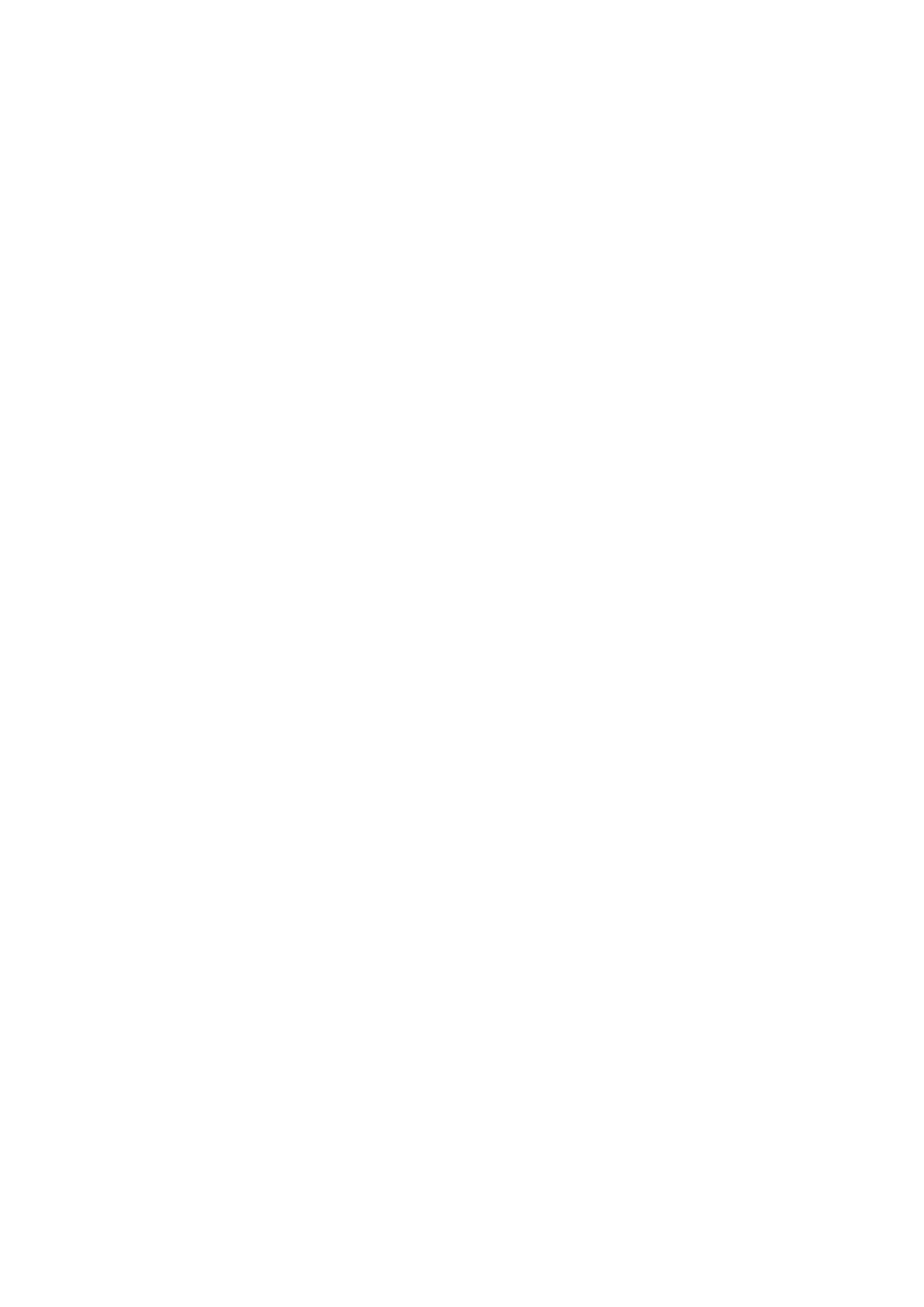### <span id="page-2-0"></span>THE CHINESE UNIVERSITY OF HONG KONG

## *Abstract*

Faculty of Engineering

Department of Computer Science and Engineering

BEng degree in Computer Engineering

### **Horse Racing Prediction using Deep Probabilistic Programming with Python and PyTorch (Uber Pyro)**

by Yuk WONG

Probabilistic programming unifies general purpose programming with probabilistic modeling and enables automated inference given probabilistic model. Horse racing prediction is an inherently probabilistic problem, but relatively few progress has been made using probabilistic programming. In this report, we explored the possibility of applying probabilistic programming for horse racing prediction. We showed that our probabilistic programming model can make accurate prediction of individual horse places. Moreover, through repeated experiments, we show that our models can outperform public intelligence in terms of both accuracy and net gain. Finally, we constructed a betting strategy from the training data and verified its profitability in the long run with testing data.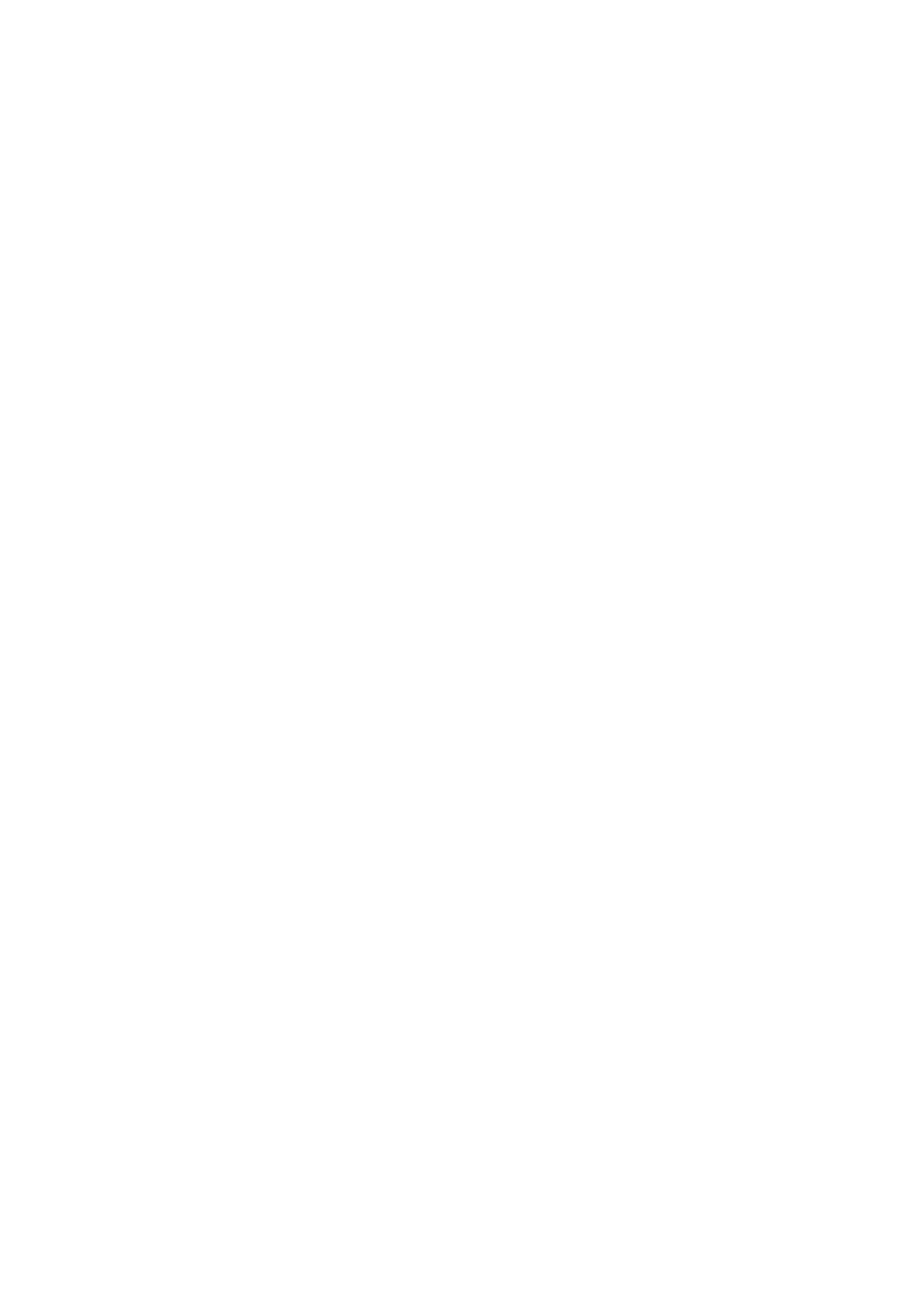# <span id="page-4-0"></span>Acknowledgements

We would like to express gratitude to our supervisor Professor Michael R. Lyu and Mr. Edward Lau for providing guidance during this project. Without their guidance, this project will not have the progress it has now.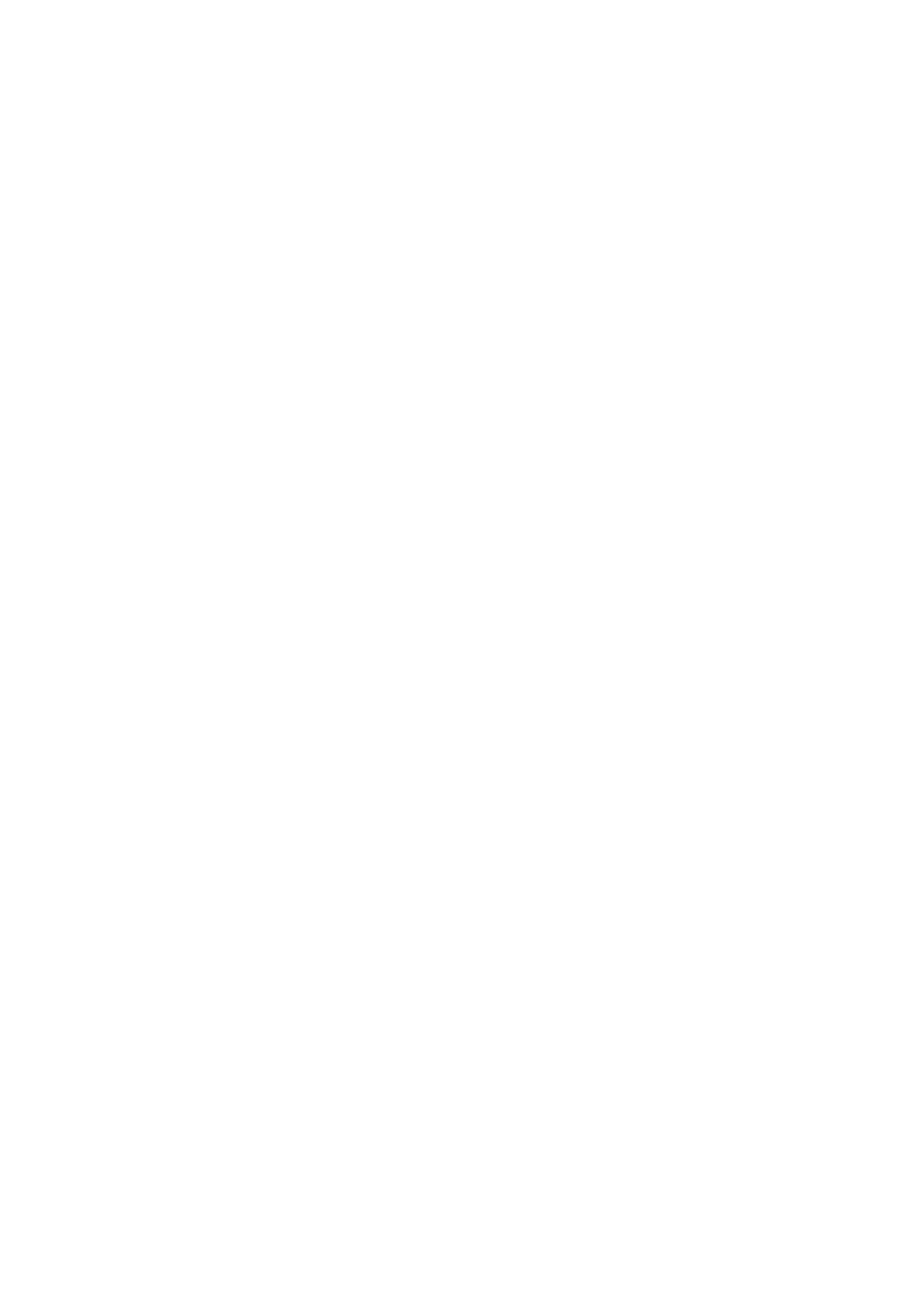# <span id="page-6-0"></span>Contents

| $\mathbf{1}$   |  |  |  |  |
|----------------|--|--|--|--|
| 1.1            |  |  |  |  |
| 1.2            |  |  |  |  |
| 1.3            |  |  |  |  |
| $\overline{2}$ |  |  |  |  |
| 2.1            |  |  |  |  |
| 2.2            |  |  |  |  |
| 2.3            |  |  |  |  |
| 3              |  |  |  |  |
| 3.1            |  |  |  |  |
| 3.2            |  |  |  |  |
| $\overline{4}$ |  |  |  |  |
| 4.1            |  |  |  |  |
| 4.1.1          |  |  |  |  |
| 4.1.2          |  |  |  |  |
| 4.1.3          |  |  |  |  |
| 4.1.4          |  |  |  |  |
| 4.2            |  |  |  |  |
| 4.2.1          |  |  |  |  |
| 4.2.2          |  |  |  |  |
| 4.3            |  |  |  |  |
| 5              |  |  |  |  |
| 5.1            |  |  |  |  |
| 5.2            |  |  |  |  |
| 6              |  |  |  |  |
| 6.1            |  |  |  |  |
| 6.2            |  |  |  |  |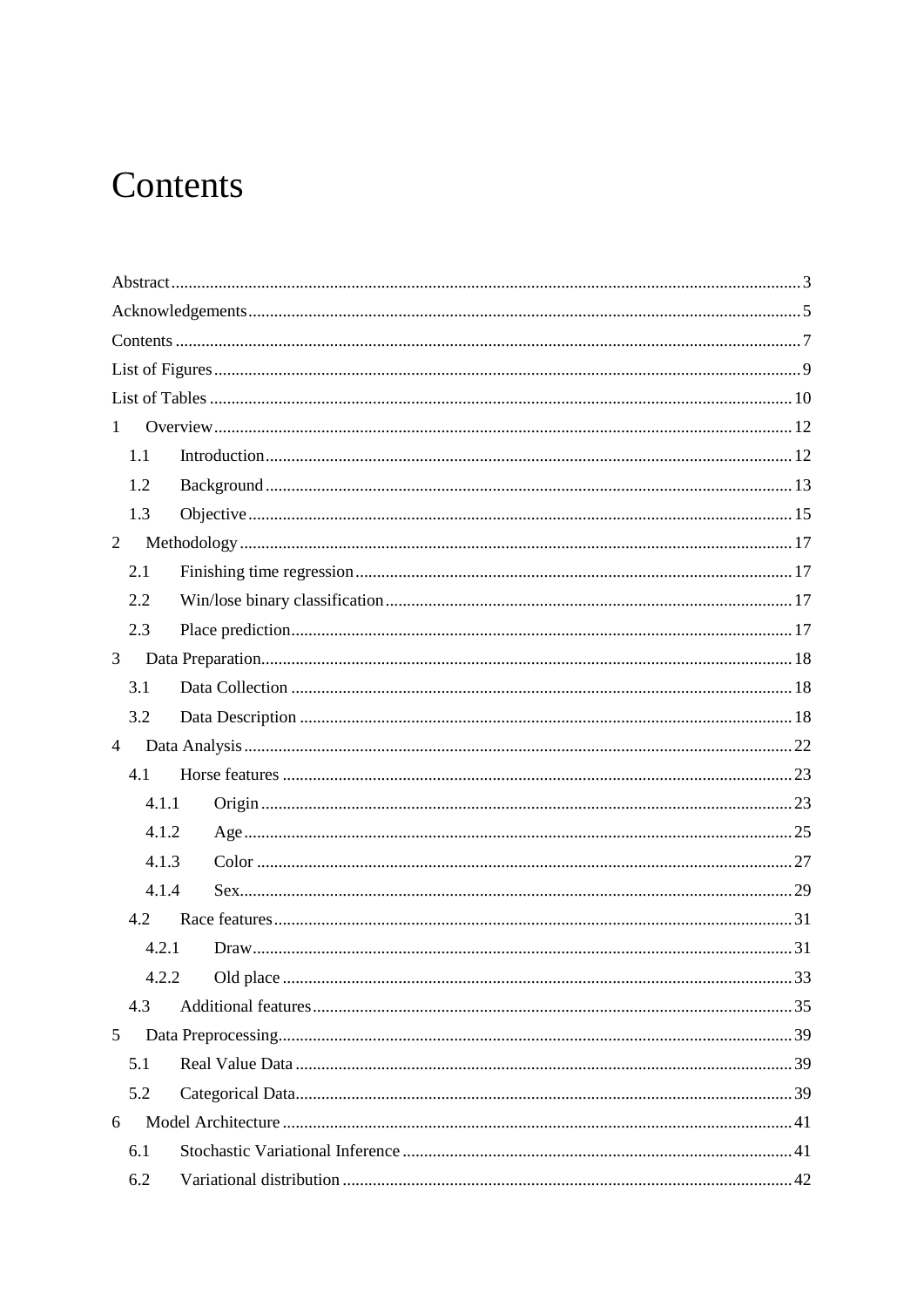|                | 6.3 |  |
|----------------|-----|--|
|                | 6.4 |  |
| $7\phantom{0}$ |     |  |
|                |     |  |
|                |     |  |
| 8              |     |  |
|                |     |  |
|                |     |  |
|                |     |  |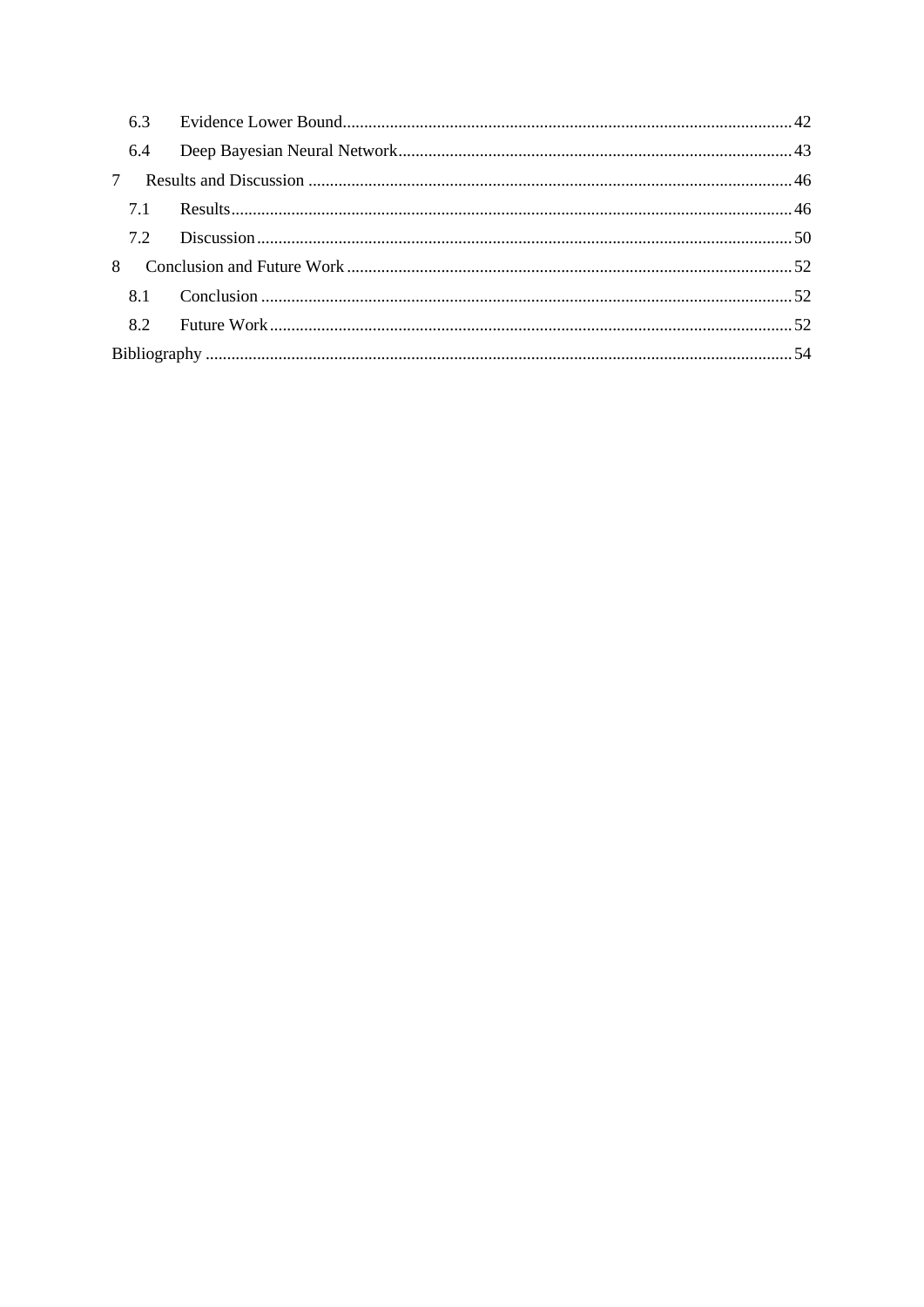# <span id="page-8-0"></span>List of Figures

| .24 |
|-----|
| .25 |
|     |
|     |
|     |
|     |
|     |
|     |
|     |
|     |
|     |
|     |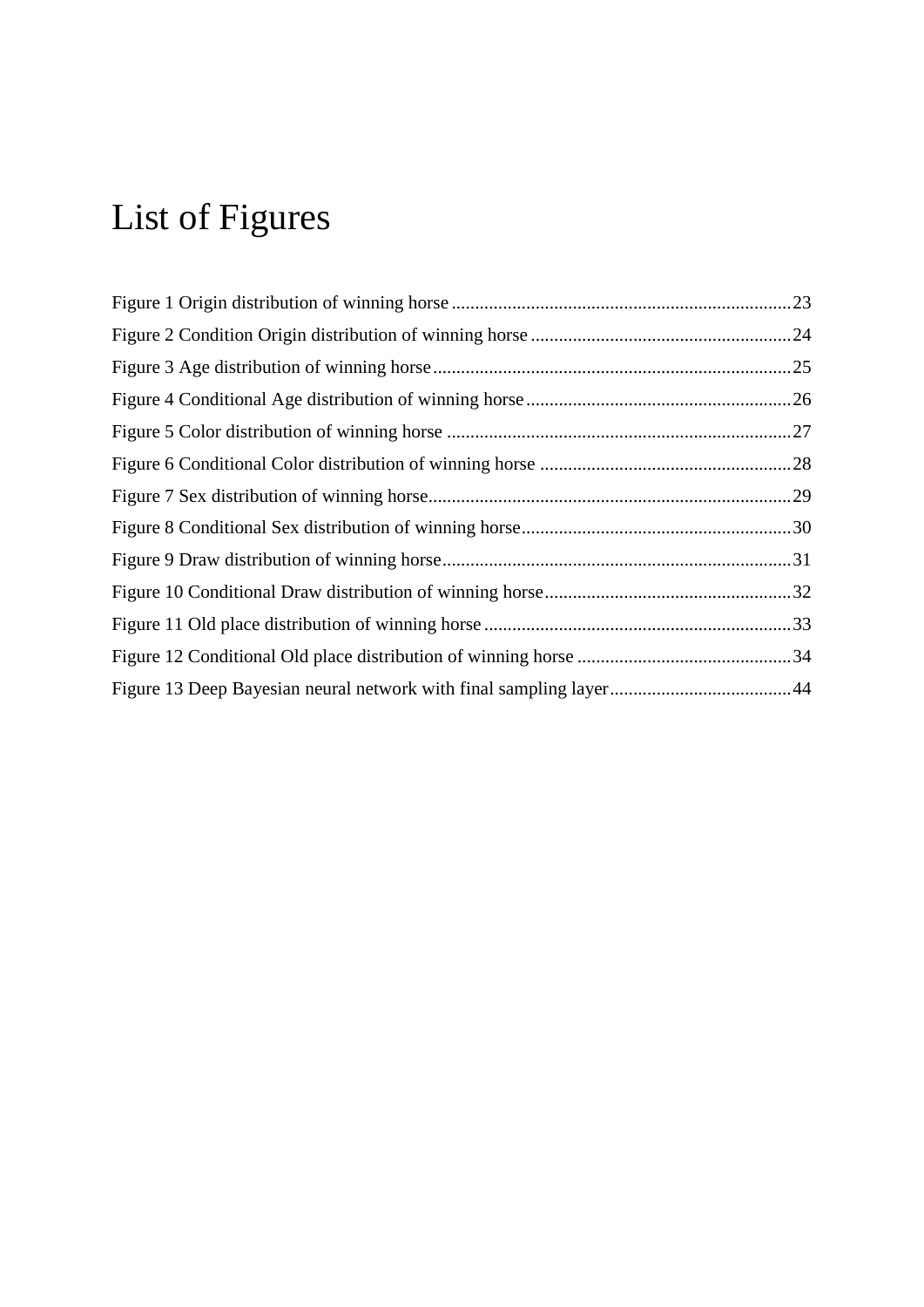# <span id="page-9-0"></span>List of Tables

| Table 11 Training Accuracy of model A + Odds across different classes48 |  |
|-------------------------------------------------------------------------|--|
|                                                                         |  |
| Table 13 Training Accuracy of model B + Odds across different classes48 |  |
|                                                                         |  |
| Table 15 Training Accuracy of model C + Odds across different classes48 |  |
|                                                                         |  |
| Table 17 Testing Accuracy of model A + Odds across different classes 49 |  |
|                                                                         |  |
| Table 19 Testing Accuracy of model B + Odds across different classes49  |  |
|                                                                         |  |
|                                                                         |  |
|                                                                         |  |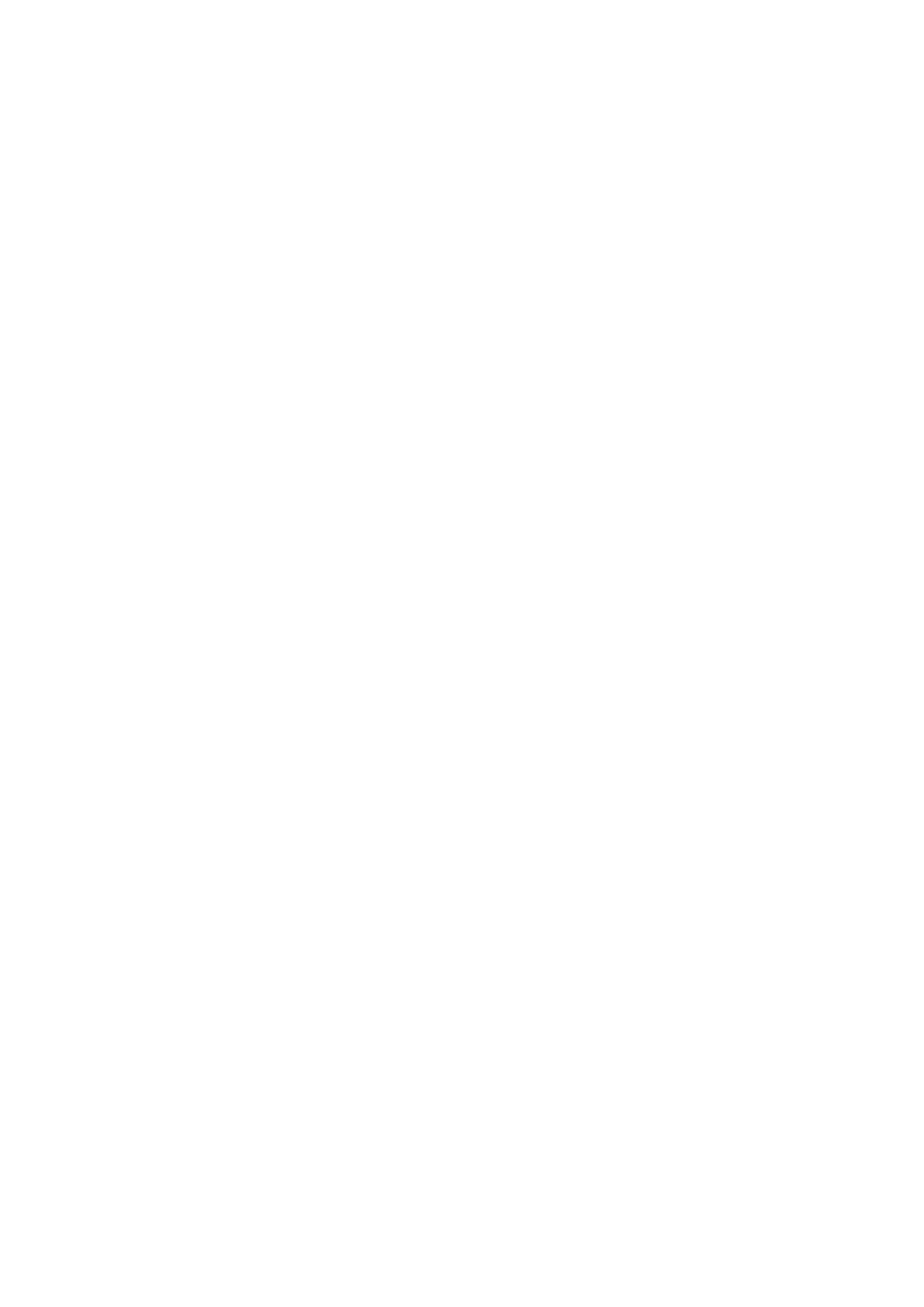## <span id="page-11-0"></span>1 Overview

The goal of this project is to predict horse racing result with deep probabilistic programming and to search for positive return at the field. This report details the work done in the first semester and this chapter overviews the project and introduces the background information, methodology, objective, data preparation,

### <span id="page-11-1"></span>1.1 Introduction

Probabilistic programming unifies general purpose programming with probabilistic modeling and enables automated inference given probabilistic model. It is mainly applied for making decisions under the face of uncertainty, and it has seen success in artificial intelligence [1], robotics [2], and machine learning [3] [4]. It has also been shown to be effective in optimizing for general objective functions [5] [6] [7].

Deep probabilistic programming combines deep neural networks with probabilistic models [8] and remain as flexible and computation efficient as traditional deep learning [9]. This allows for both automatic function approximation and handling of uncertainty, the best of both worlds, without sacrificing performance. In some studies, it has been shown that deep probabilistic programming can perform better than traditional deep learning [10] [11].

Horse racing prediction is an inherently probabilistic problem and applying probabilistic programming to it is largely unexplored with relatively few published works. We attribute the lack of the progress to the complexity in modeling the problem. Indeed, many different approaches can be used to model the horse performance, and equally many is the number of different bets that can be placed in a race. LYU1603 [12] has worked with two different approaches of binary classification on win/lose and logistic regression on horse finishing time, while LYU1703 [13] focuses on logistic regression on horse finishing time. Both of the projects focus on the "win" and "place" bets. Both projects can generate positive returns, albeit under very limited circumstances: 95% confidence threshold for LYU1603 [12] and betting only on class 1 and 2 for LYU1703 [13]. Nonetheless, this gives a positive outlook for this project to generally generate profit for all races.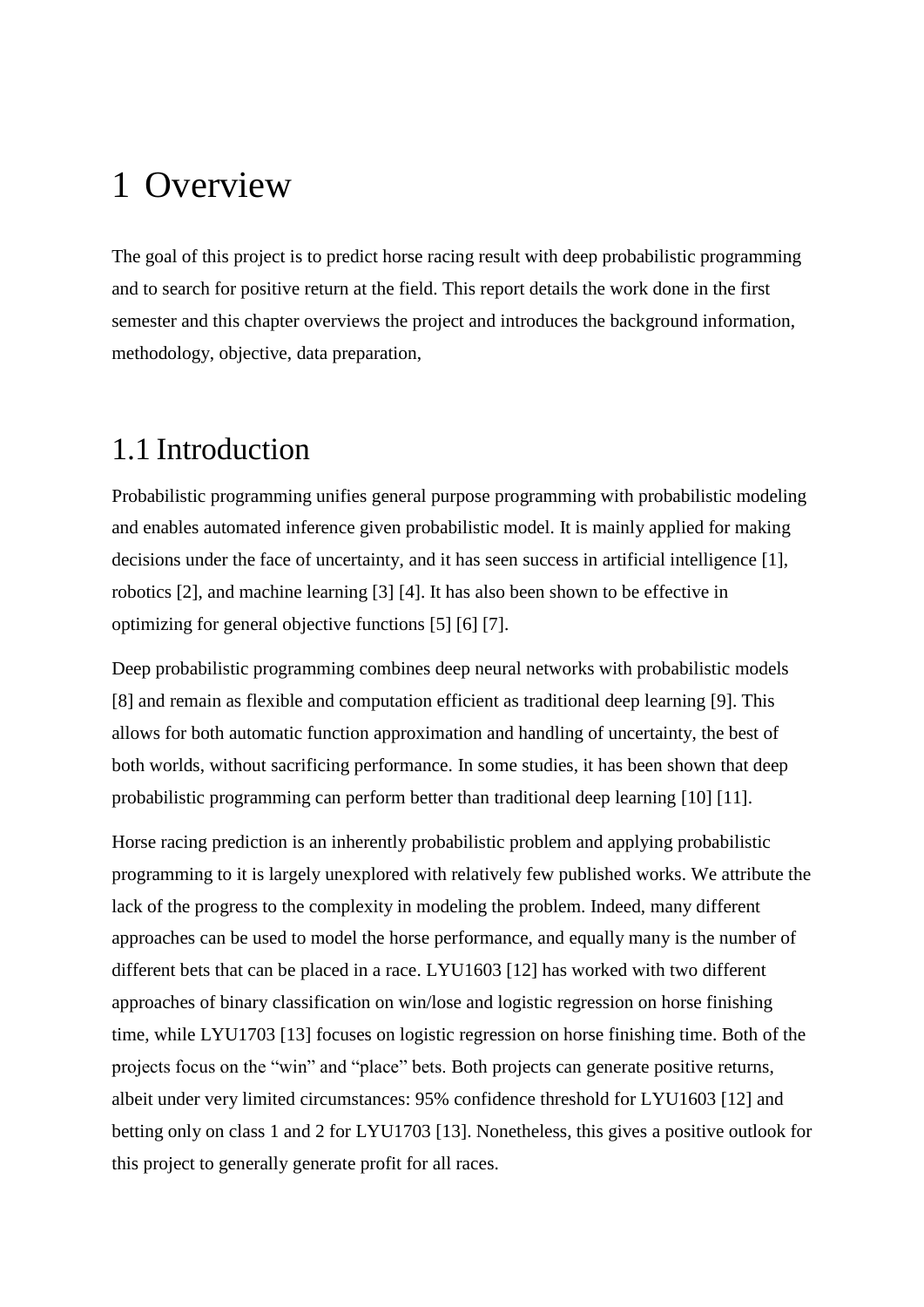In this project, due to the overwhelming number of different available bets, we would also focus on the "win" and "place" bets but uses a different approach of multiclass classification. We showed that our probabilistic programming model can make accurate prediction of individual horse places. Moreover, through repeated experiments, we show that our models can outperform public intelligence in terms of both accuracy and net gain. Finally, we constructed a betting strategy from the training data and verified its profitability in the long run with testing data.

### <span id="page-12-0"></span>1.2 Background

Horse racing, sport of running horses at speed, is one of the oldest of all sports, and its basic concept has undergone virtually no change over the centuries [14].

In Hong Kong, horse racing is not only a sport but also one of the most important entertainment and gambling activity. The non-profit organization Hong Kong Jockey Club holds a legal monopoly over betting on horse racing and provides different types of bet, according to Pari-mutuel betting system. Pari-mutuel betting is a betting system in which the stake of a particular bet type is place together in a pool, and the returns are calculated based on the pool among all winning bets [15]. Dividend will be shared by the number of winning combinations of a particular pool. Winners will share the percentage of pool payout in proportion to their winning stakes.

The following tables taken from [15] show the different betting type.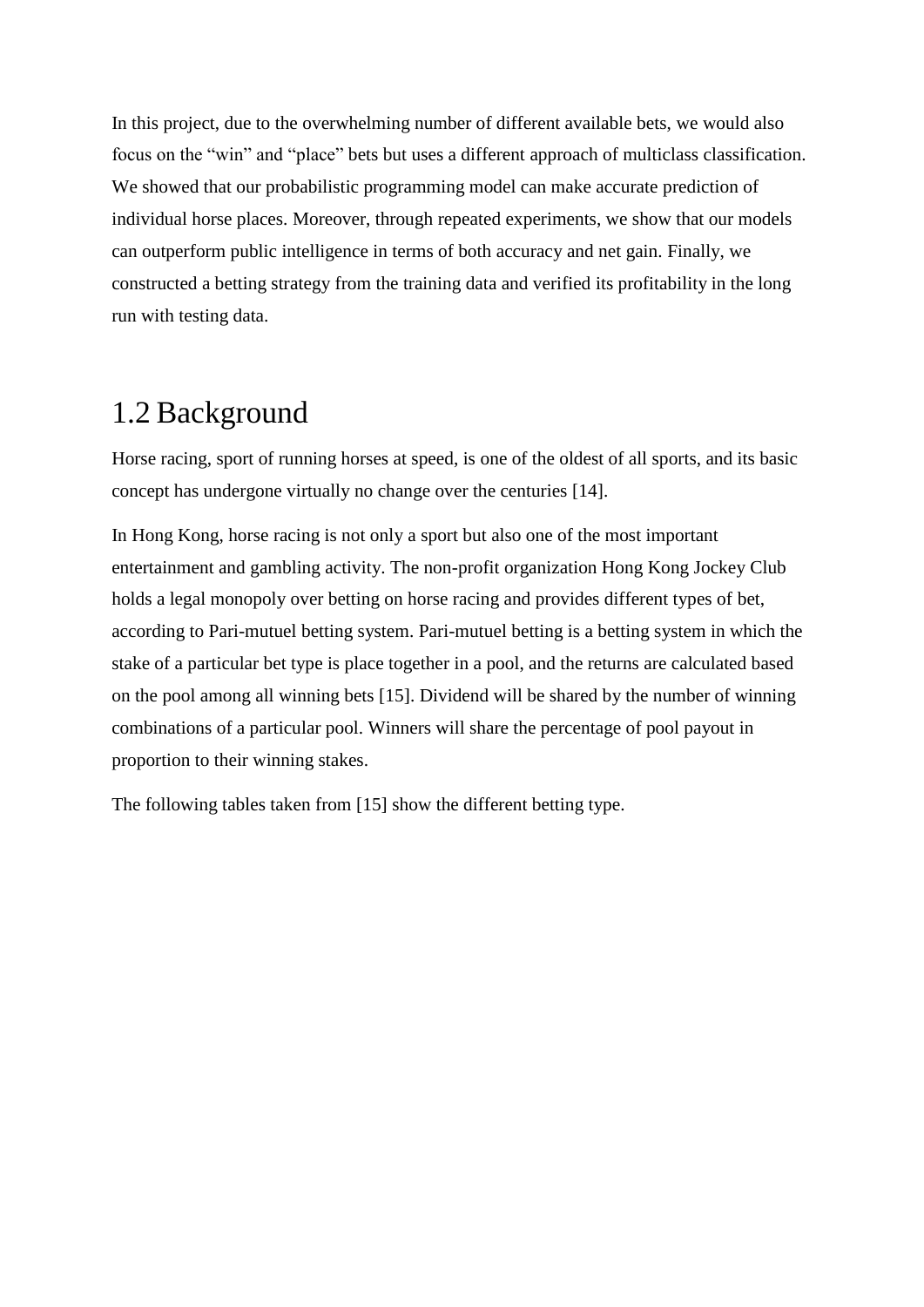Single-race Pool:

| <b>Single-race Pool</b>                                           | <b>Dividend Qualification</b>                                                              |  |  |  |
|-------------------------------------------------------------------|--------------------------------------------------------------------------------------------|--|--|--|
| Win                                                               | $1st$ in a race                                                                            |  |  |  |
| <b>Place</b>                                                      | $1st$ , $2nd$ or $3rd$ in a race, or 1st or $2nd$ in a race of 4 to 6<br>declared starters |  |  |  |
| <b>Quinella</b>                                                   | 1 <sup>st</sup> and 2 <sup>nd</sup> in any order in a race                                 |  |  |  |
| <b>Quinella Place</b>                                             | Any two of the first three placed horses in any order in a                                 |  |  |  |
|                                                                   | race                                                                                       |  |  |  |
| 3 Pick 1 (Composite Win)<br><b>Winning Region (Composite Win)</b> | <b>Winning Trainer (Composite Win)</b> Composite containing the $1st$ horse in a race      |  |  |  |
| <b>Tierce</b>                                                     | $1st$ , $2nd$ and $3rd$ in correct order in a race                                         |  |  |  |
| <b>Trio</b>                                                       | $1st$ , $2nd$ and $3rd$ in any order in a race                                             |  |  |  |
| <b>First 4</b>                                                    | $1st$ , $2nd$ , $3rd$ and $4th$ in any order in a race                                     |  |  |  |
| <b>Quartet</b>                                                    | $1st$ , $2nd$ , $3rd$ and $4th$ in correct order in a race                                 |  |  |  |

<span id="page-13-0"></span>*Table 1 Type of bets in Single-race Pool*

Multi-race Pool:

| <b>Multi-race Pool</b> | <b>Dividend Qualification</b>                                                                            |  |  |  |
|------------------------|----------------------------------------------------------------------------------------------------------|--|--|--|
| <b>Double</b>          | $\ 1^{st}$ in each of the two nominated races                                                            |  |  |  |
|                        | <b>Consolation :</b> 1 <sup>st</sup> in 1 <sup>st</sup> nominated race and $2nd$ in $2nd$ nominated race |  |  |  |
| <b>Treble</b>          | $\ 1^{\text{st}}\ $ in each of the three nominated races                                                 |  |  |  |
|                        | <b>Consolation :</b> 1 <sup>st</sup> in the first two Legs and $2^{nd}$ in $3^{rd}$ Leg of the three     |  |  |  |
|                        | nominated races                                                                                          |  |  |  |

<span id="page-13-1"></span>*Table 2 Type of bets in Multi-race Pool*

### Jackpot Pool:

| <b>Jackpot Pool</b> | <b>Dividend Qualification</b>                                                                      |  |  |  |  |
|---------------------|----------------------------------------------------------------------------------------------------|--|--|--|--|
| <b>Double Trio</b>  | $\left 1^{st}, 2^{nd} \right $ and 3 <sup>rd</sup> in any order in each of the two nominated races |  |  |  |  |
| <b>Triple Trio</b>  | $1st$ , $2nd$ and $3rd$ in any order in each of the three nominated races                          |  |  |  |  |
|                     | <b>Consolation :</b> Select correctly the $1st$ , $2nd$ and $3rd$ horses in any order              |  |  |  |  |
|                     | in the first two Legs of the three nominated races                                                 |  |  |  |  |
| <b>Six Up</b>       | $1st$ or $2nd$ in each of the six nominated races                                                  |  |  |  |  |
|                     | $\left\  \right\ $ Six Win Bonus: $1st$ in each of the six nominated races                         |  |  |  |  |

<span id="page-13-2"></span>*Table 3 Types of bets in Jackpot Pool*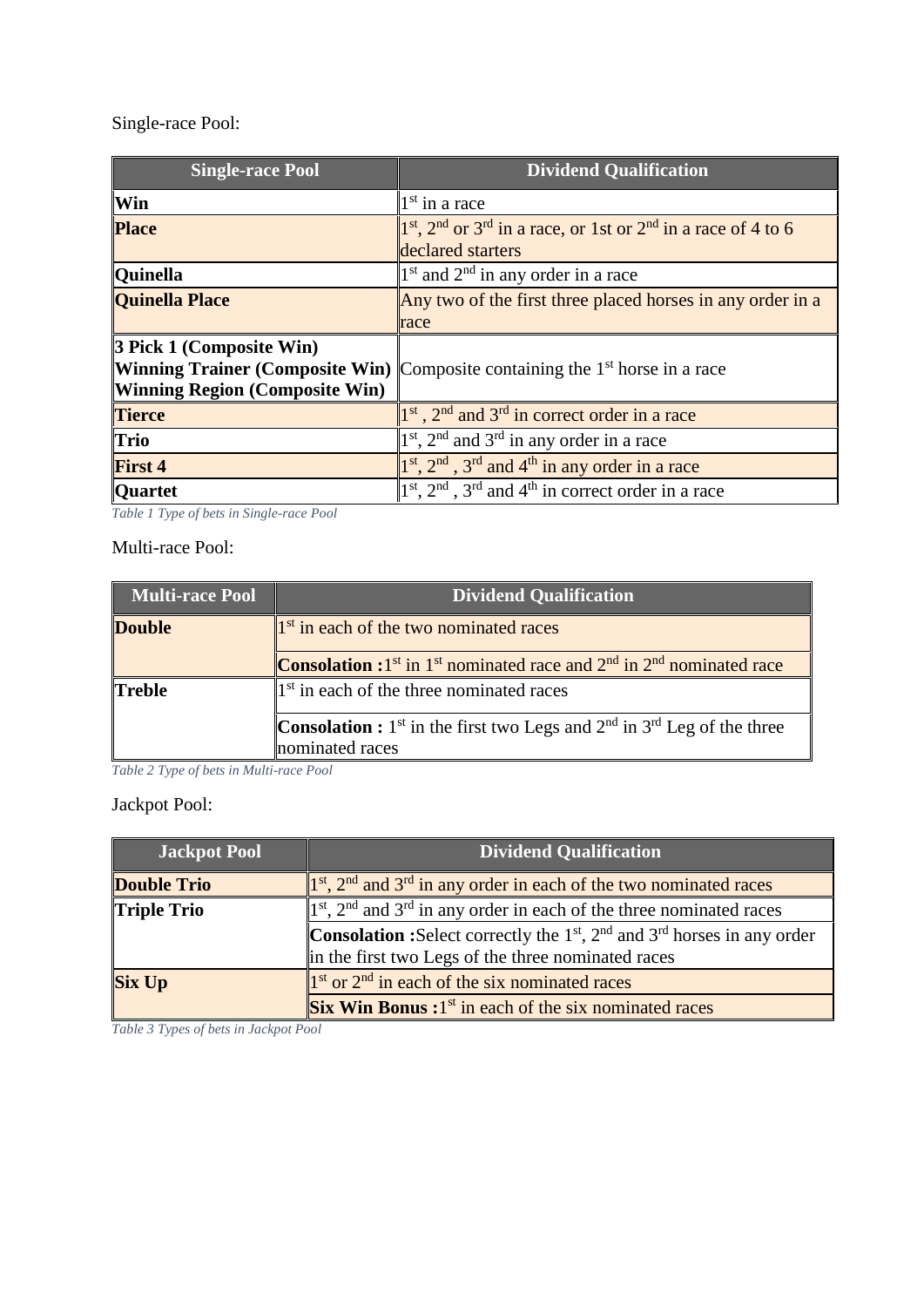## <span id="page-14-0"></span>1.3 Objective

This project objective is to apply probabilistic programming to horse racing prediction and build a model to predict horse racing results and generate positive profit under all circumstances. Due to the overwhelming number of different available bets, we focus on "win" and "place" bets, which are the simplest bets and efficiently evaluates the model efficiency in predicting horse racing.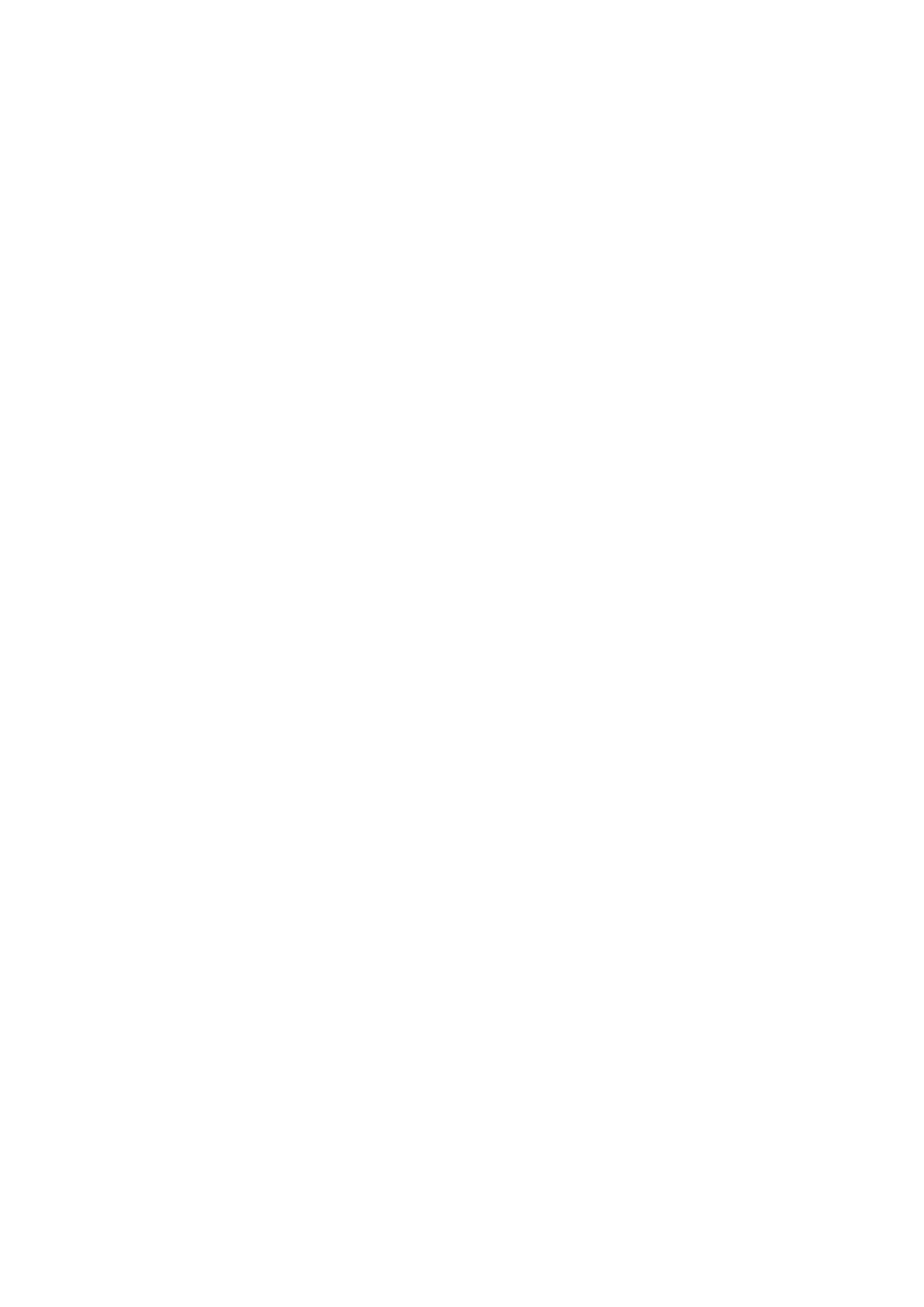# <span id="page-16-0"></span>2 Methodology

There are many ways to model the horse racing results. In previous studies, regression on finishing time and binary classification on win/lose are mainly studied. In this project, we focus on multi-class classification of place to model horse performance. Then, we will bet on the best horse will the highest predicted first place score.

## <span id="page-16-1"></span>2.1 Finishing time regression

Regression on finishing time is a simple yet effective way to interpret horse racing results. In this approach, finishing time of each individual horse are predicted and the horses are ranked based on the predicted time. However, it is unreasonable to impose a distribution model over the finishing time and therefore we do not use this approach in this project.

## <span id="page-16-2"></span>2.2 Win/lose binary classification

Binary classification on win/lose is another straightforward way to predict whether the horse is going to win. However, binary labeling the data of win/lose will result in highly uneven distributed labels with less than 10% of positive data and more than 90% of negative data.

### <span id="page-16-3"></span>2.3 Place prediction

Directly predicting the place of the horses is more complicated method but give even data to each class. Although this may result in duplicated place within the same race, the score for each place can be used for ranking the horses in a race.

Moreover, score of each place of a horse can be interpreted as the probability of the horse getting each place, which facilitates building a probabilistic model. Therefore, we focus on this approach in this project.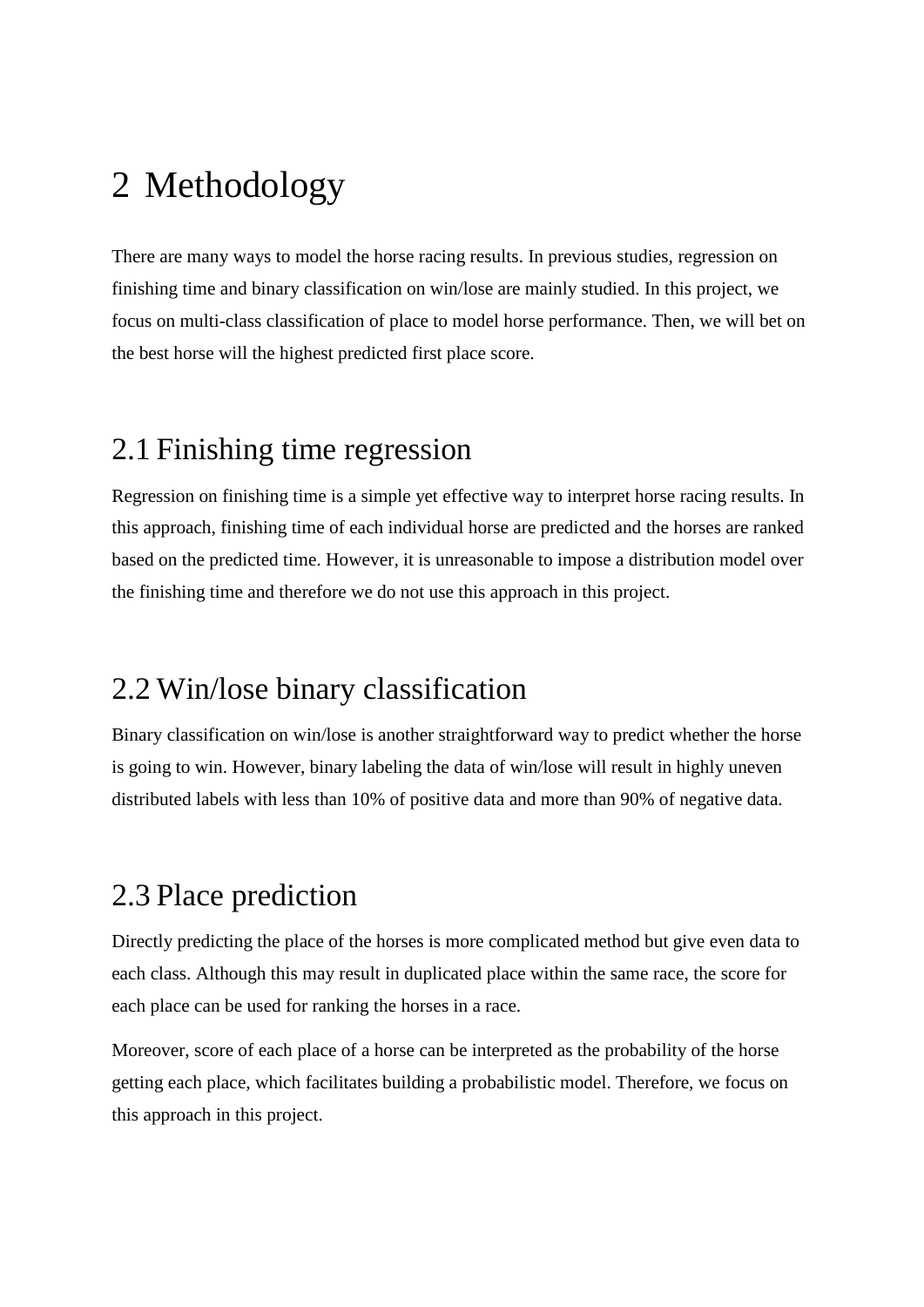# <span id="page-17-0"></span>3 Data Preparation

## <span id="page-17-1"></span>3.1 Data Collection

Many companies sell horse racing data online. One possible way to obtain training data for our model is to purchase from them. However, due to the lack of budget and the questionable authenticity of these data, we decided to collect the data from the official website of Hong Kong Jockey Club.

## <span id="page-17-2"></span>3.2 Data Description

The horse racing dataset contains racing data from Jan 1 2011 to April 21 2018. Each entry in the data set represent the information of a horse in a race. The dataset contains 71482 records from 5740 races taken place in Hong Kong. The following tables describes the features obtained from HKJC website.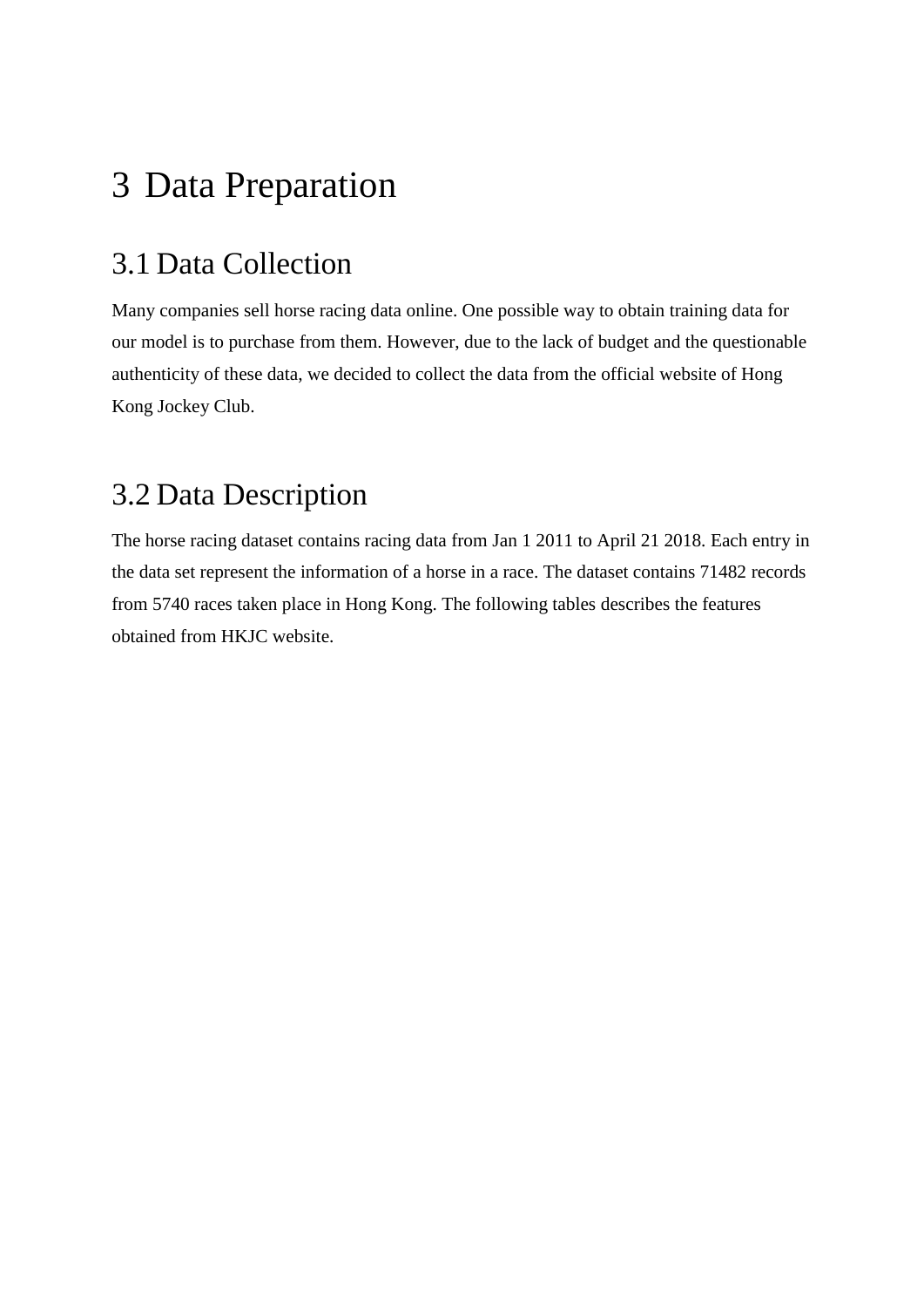| <b>Feature</b> | <b>Description</b>        | <b>Types</b> | <b>Values</b>                      |
|----------------|---------------------------|--------------|------------------------------------|
| raceyear       | Year of the race          | Date         |                                    |
| racemonth      | Month of the race         | Date         |                                    |
| raceday        | Day of the race           | Date         |                                    |
| raceid         | Unique id of the race     | Index        |                                    |
| location       | Location of the race      | Categorical  | ST, HV                             |
| class          | Class of the horses       | Categorical  | Class 1 to 5, Group 1 to 3         |
| distance       | Distance of the race      | Categorical  | 1000, 1200, 1400, 1600,            |
|                |                           |              | 1650, 1800, 2000, 2200, 2400       |
| course         | Track used for the race   | Categorical  | A, A+3, AWT, B, B+2, C,            |
|                |                           |              | $C+3$                              |
| going          | Soil measurement          | Categorical  | FIRM, GOOD TO FIRM,                |
|                |                           |              | GOOD, GOOD TO                      |
|                |                           |              | YIELDING, YIELDING,                |
|                |                           |              | YIELDING TO SOFT,                  |
|                |                           |              | FAST, SLOW, WET FAST,              |
|                |                           |              | WET SLOW                           |
| raceno         | Race number in a race     | Categorical  | $1$ to $8$                         |
|                | day                       |              |                                    |
| horseno        | Number assigned by        | Categorical  | 1 to 14                            |
|                | <b>HKJC</b> to horse      |              |                                    |
| horseid        | Unique id of horse        |              | Categorical   4086 distinct values |
| jockeycode     | Unique id of jockey       | Categorical  | 164 distinct values                |
| trainercode    | Unique id of trainer      | Categorical  | 146 distinct values                |
| draw           | Draw of the horse in race | Categorical  | 1 to 14                            |
| actualweight   | Weight added to horse     | Real value   | $\overline{\phantom{0}}$           |
| horseweight    | Weight of horse itself    | Real value   |                                    |
| winodds        | "win" odds of horse       | Real value   | 1 to 99                            |
| place          | Place of horse in race    | Categorical  | 1 to 14                            |
| finishtime     | Finishing time of horse   | Real value   | $\qquad \qquad -$                  |

<span id="page-18-0"></span>*Table 4 Race features from HKJC website*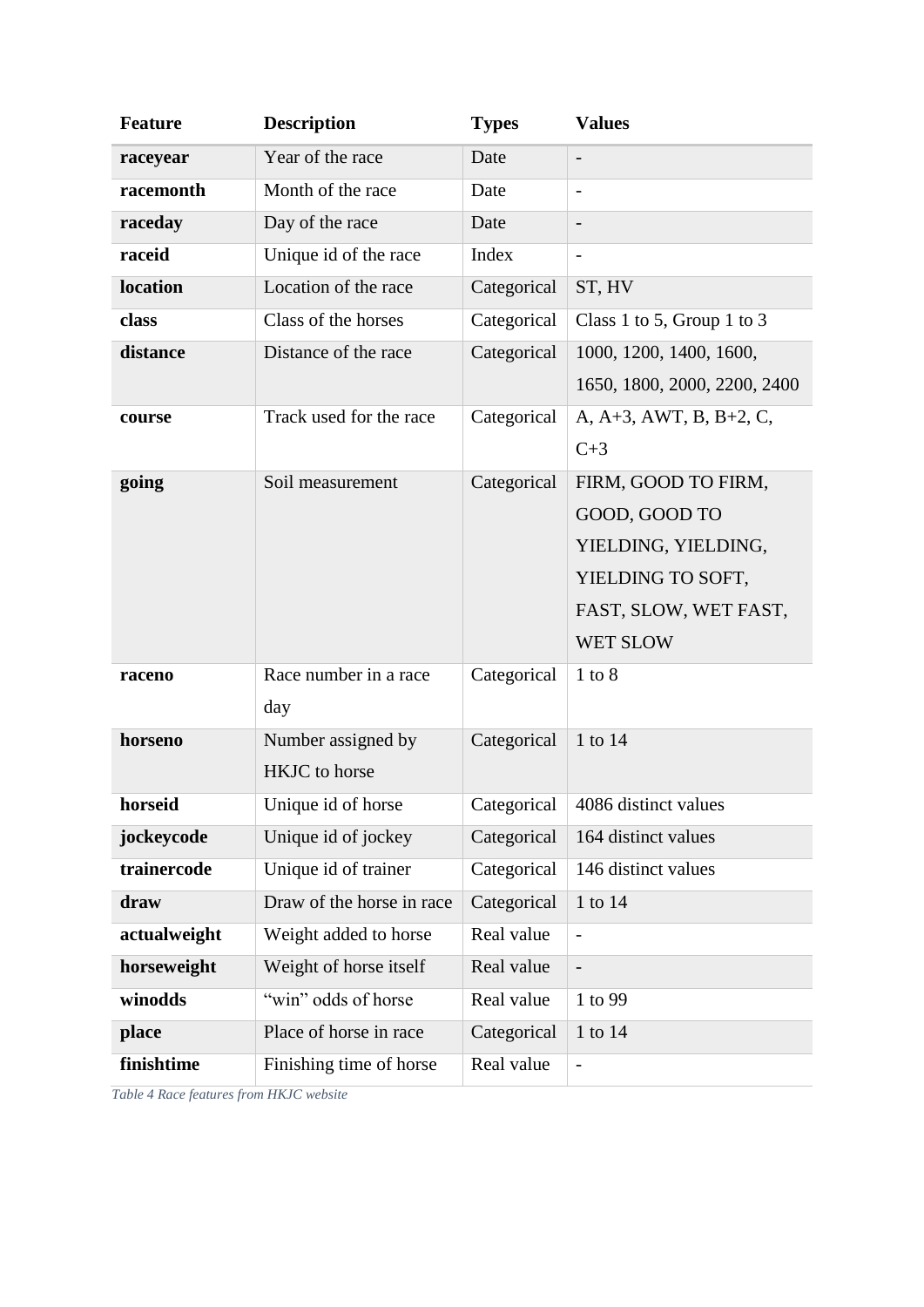Apart from the obtaining raw data, we also add some features extracted from the data as follows:

| <b>Feature</b> | <b>Description</b>          | <b>Types</b>             | <b>Values</b>            |
|----------------|-----------------------------|--------------------------|--------------------------|
| dn             | Day or Night                | Categorical $\vert$ D, N |                          |
| old_place      | Place of horse in last race | Categorical              | 1 to 14                  |
| weightdiff     | Difference in weight        | Real value               | $\overline{\phantom{a}}$ |
|                | from previous race          |                          |                          |

<span id="page-19-0"></span>*Table 5 Extracted features*

In addition, we also obtained horse data from HKJC, which contains useful features such as the origin, age, color, and sex of the horse.

| Feature    | <b>Description</b>               | <b>Types</b> | <b>Values</b>                             |
|------------|----------------------------------|--------------|-------------------------------------------|
| origin     | Place of origin                  | Categorical  | D, N                                      |
| age        | Age of horse                     | Real value   | 3 to 10                                   |
| color      | Color of horse                   | Categorical  |                                           |
| <b>sex</b> | Sex of horse                     | Categorical  | Colt, Filly, Gelding, Horse,<br>Mare, Rig |
| sire       | Father of horse                  | Categorical  |                                           |
| dam        | Mother of horse                  | Categorical  |                                           |
| dam's sire | Maternal grandfather of<br>horse | Categorical  |                                           |
| horseid    | Unique id of horse               | Categorical  | 4086 distinct values                      |

<span id="page-19-1"></span>*Table 6 Horse features from HKJC website*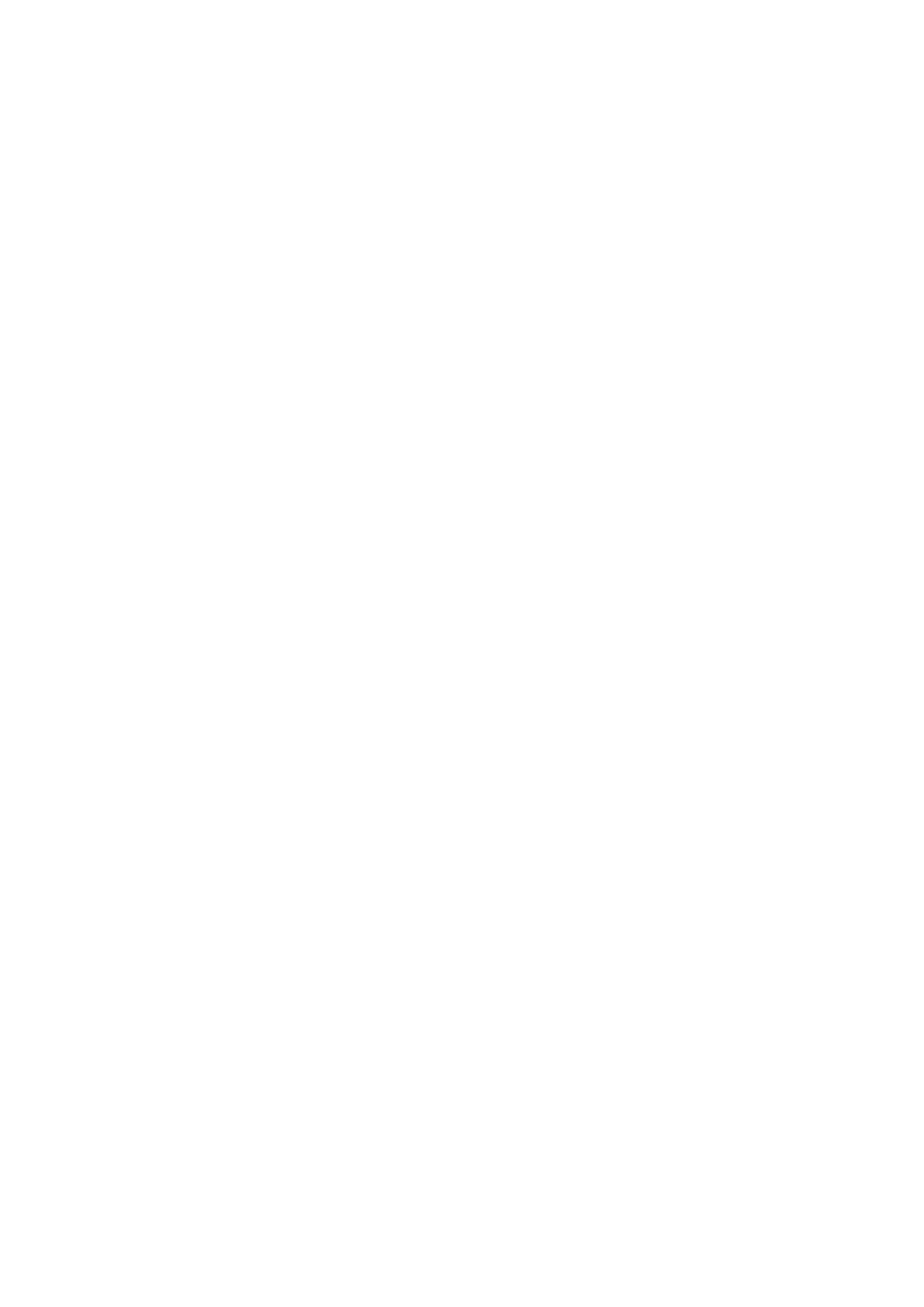# <span id="page-21-0"></span>4 Data Analysis

For our model input, we do not use all the data for input, for example, we believe that the raceyear, raceday, raceid, raceno, horseno should have no effect on the horse performance, therefore they are excluded. The effect of other features is studied in the following section.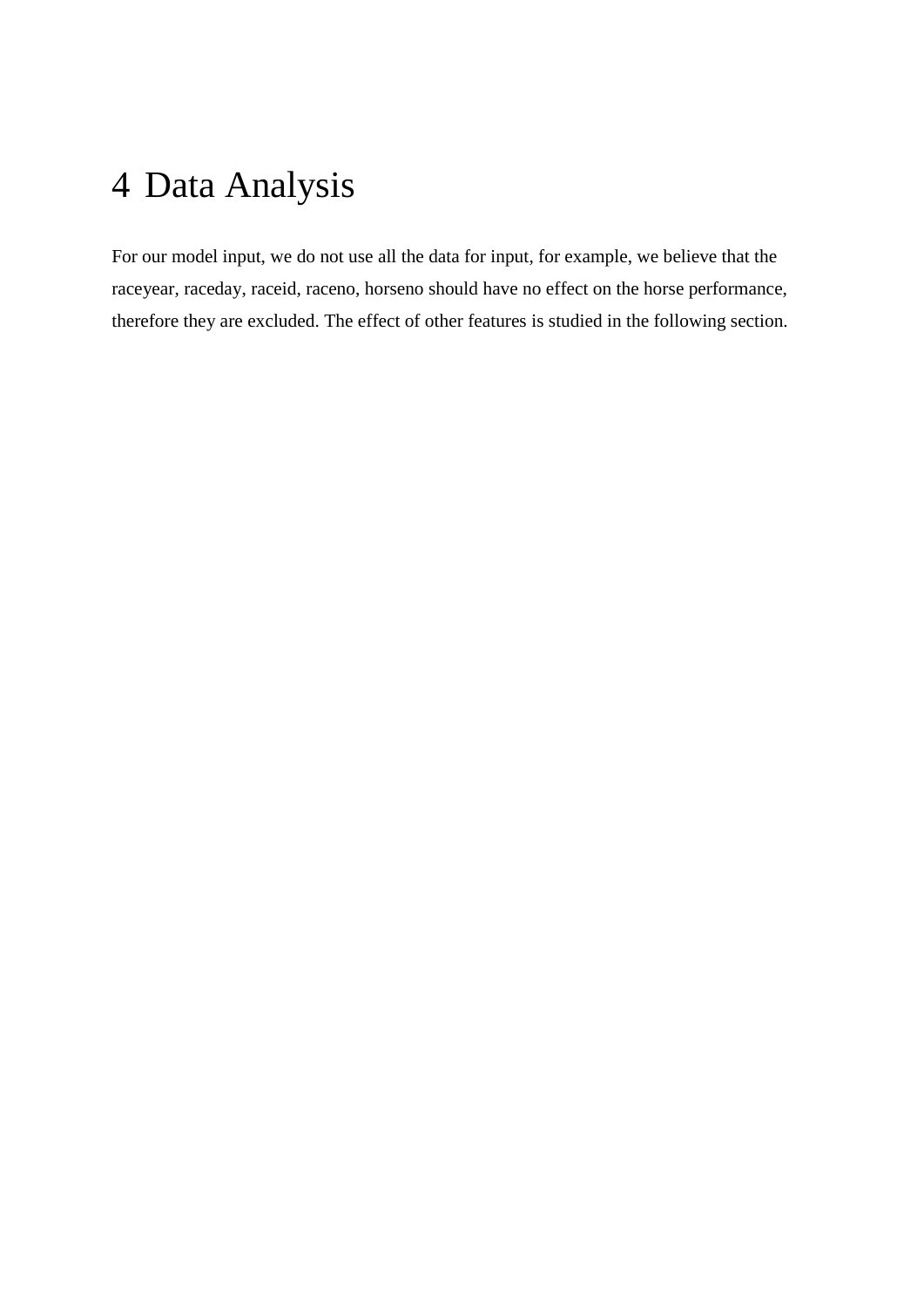## <span id="page-22-0"></span>4.1 Horse features

### <span id="page-22-1"></span>4.1.1 Origin

Historically, the best performing horses comes from Britain, Ireland, and the United States, but recently some of the best horses come from Australia and New Zealand [16]. In addition, the guiding principle for breeding winning racehorses has always been best expressed as "breed the best to the best and hope for the best" [14]. Therefore, the origin of the horse may have an impact on the horse performance.

To analyze whether the origin of the horse is really correlated to the winning probability, we have plotted the origin distribution of winning horse.



<span id="page-22-2"></span>*Figure 1 Origin distribution of winning horse*

Note that the origin distribution of winning horse alone is not enough to determine the winning probability of horses of different origin, since the distribution is obscured by the origin distribution of all horses. Therefore, we also plot the conditional origin distribution of winning horses.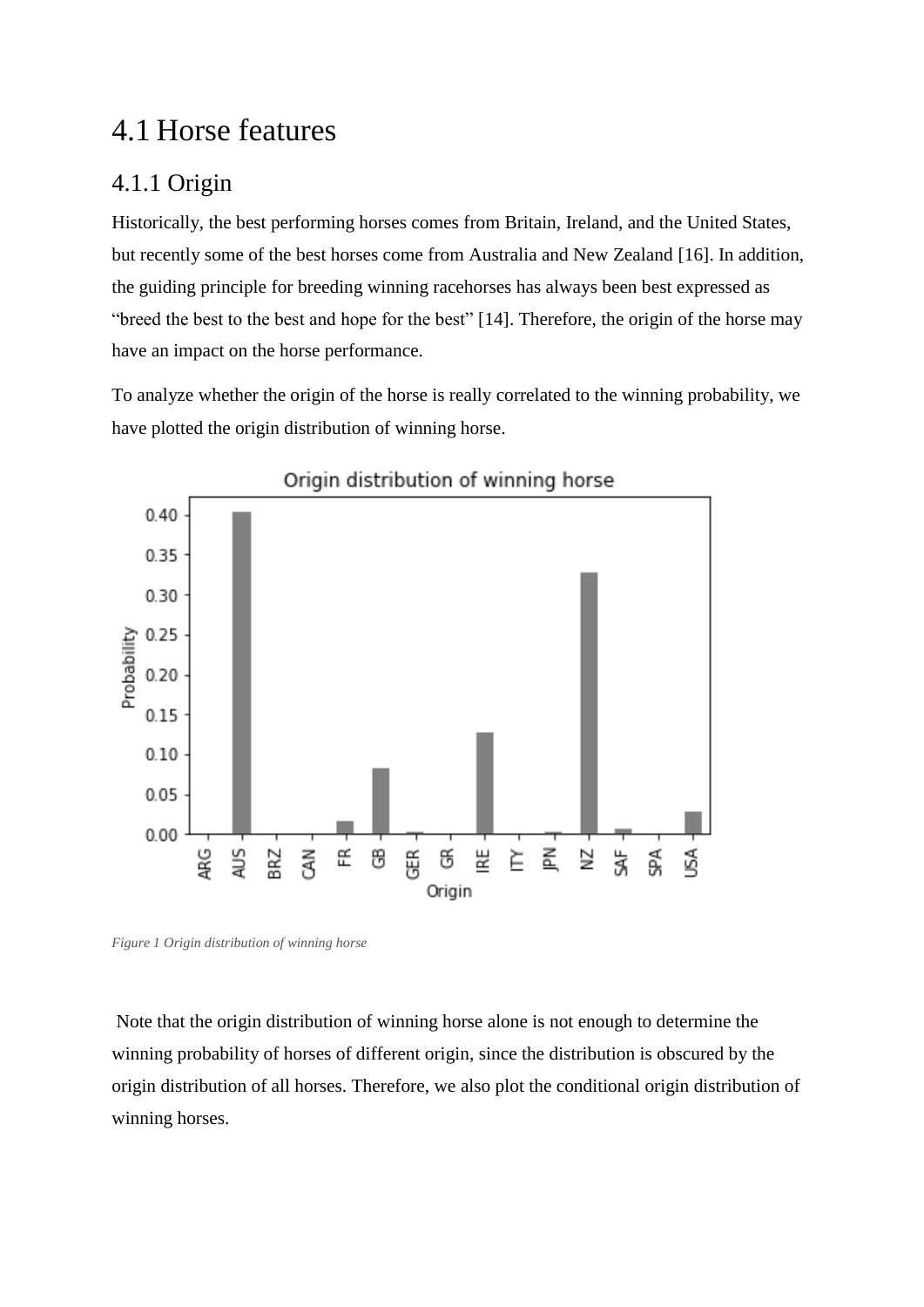

<span id="page-23-0"></span>*Figure 2 Condition Origin distribution of winning horse*

From the figure, it can be inferred that the origin of the horses has an influence over the winning probability with horses from Japan and Australia having the highest winning probability and horses from Brazil and Spain having the lowest winning probability. Therefore, the origin of the horses should be included for the model input.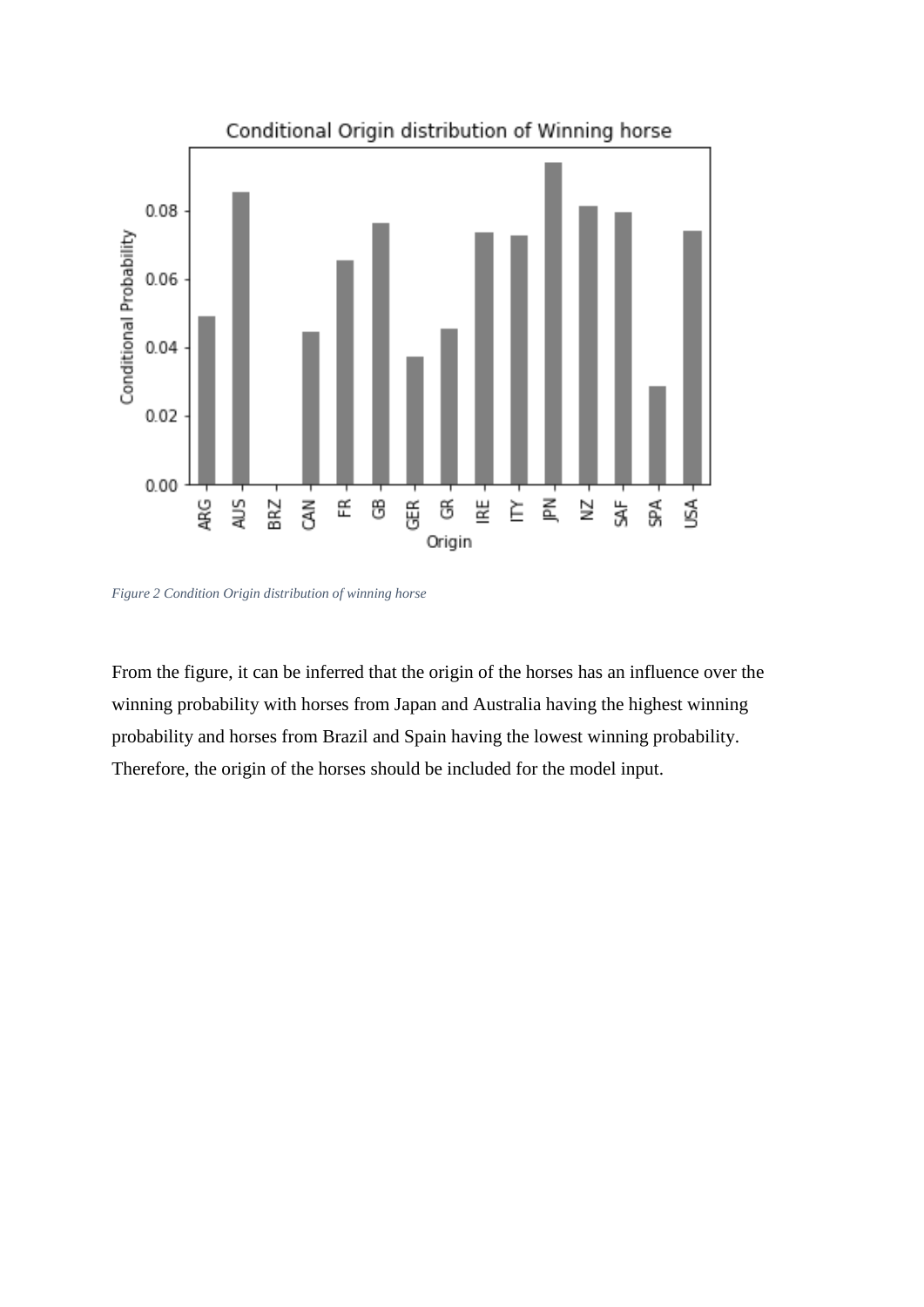### <span id="page-24-0"></span>4.1.2 Age

The racing career of the horse is from age 2 to 10 and retirement is mandatory at age 11. The age of the horse is directly related to its performance. Usually, horses reach their peak performance at age 4 to 6 [17], and start to age subsequently and decrease in performance.

To verify whether the statement above is true, the age distribution and the conditional age distribution of the winning horse is shown below.



### Age distribution of winning horse

<span id="page-24-1"></span>*Figure 3 Age distribution of winning horse*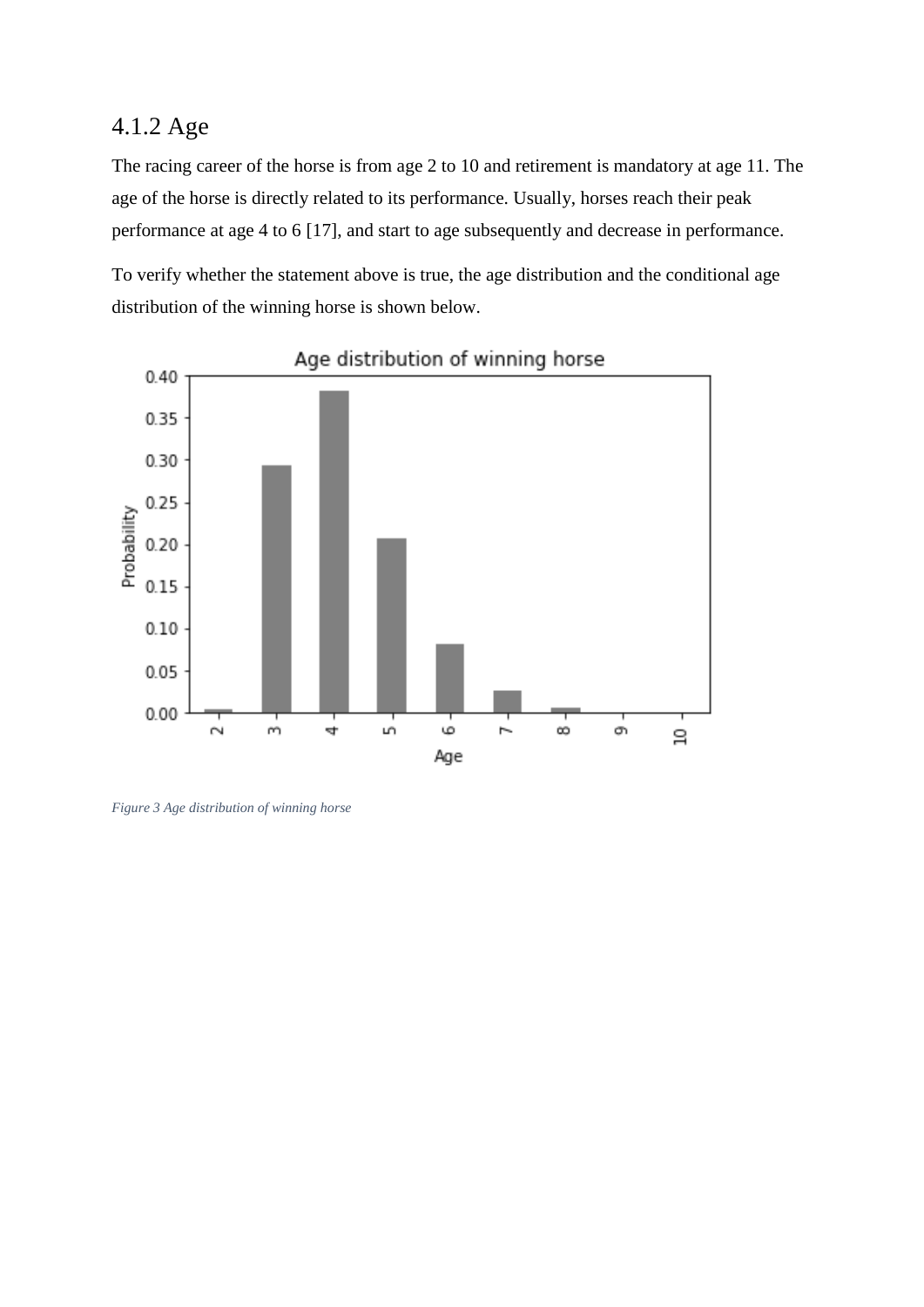

#### <span id="page-25-0"></span>*Figure 4 Conditional Age distribution of winning horse*

From the figure, it can be inferred that horse's age has a large influence on performance, with age 2 horses having the highest winning probability and age 4 having the second highest winning probability. Therefore, age is an important feature for predicting the winning horse and should be included for the model input.

In addition, it should be noted that age 2 horses are not common and only contribute to a small number of wins, which may because these age 2 horses are prodigies with exceptional performance. Other horses join horse racing at age 3 and takes a year to gain experience and reach peak performance.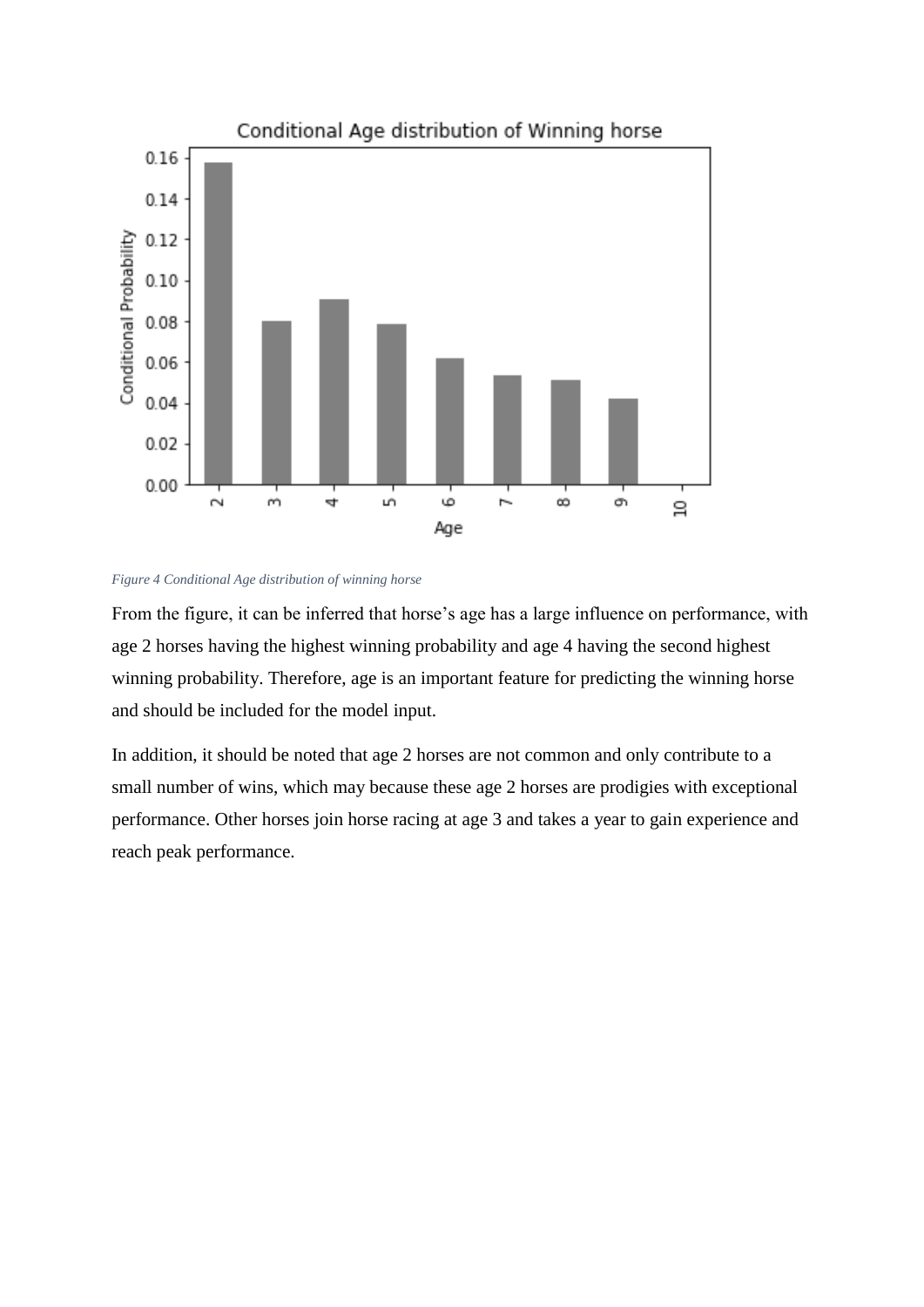### <span id="page-26-0"></span>4.1.3 Color

It is commonly believed that the color of the horse indicates the horse's performance. In Hong Kong, the major types of colors are Chestnut, Brown, Bay and Grey [17]. To analyze whether color is a factor correlated to winning probability, the color distribution and the conditional color distribution of the winning horse is shown as follows.



<span id="page-26-1"></span>*Figure 5 Color distribution of winning horse*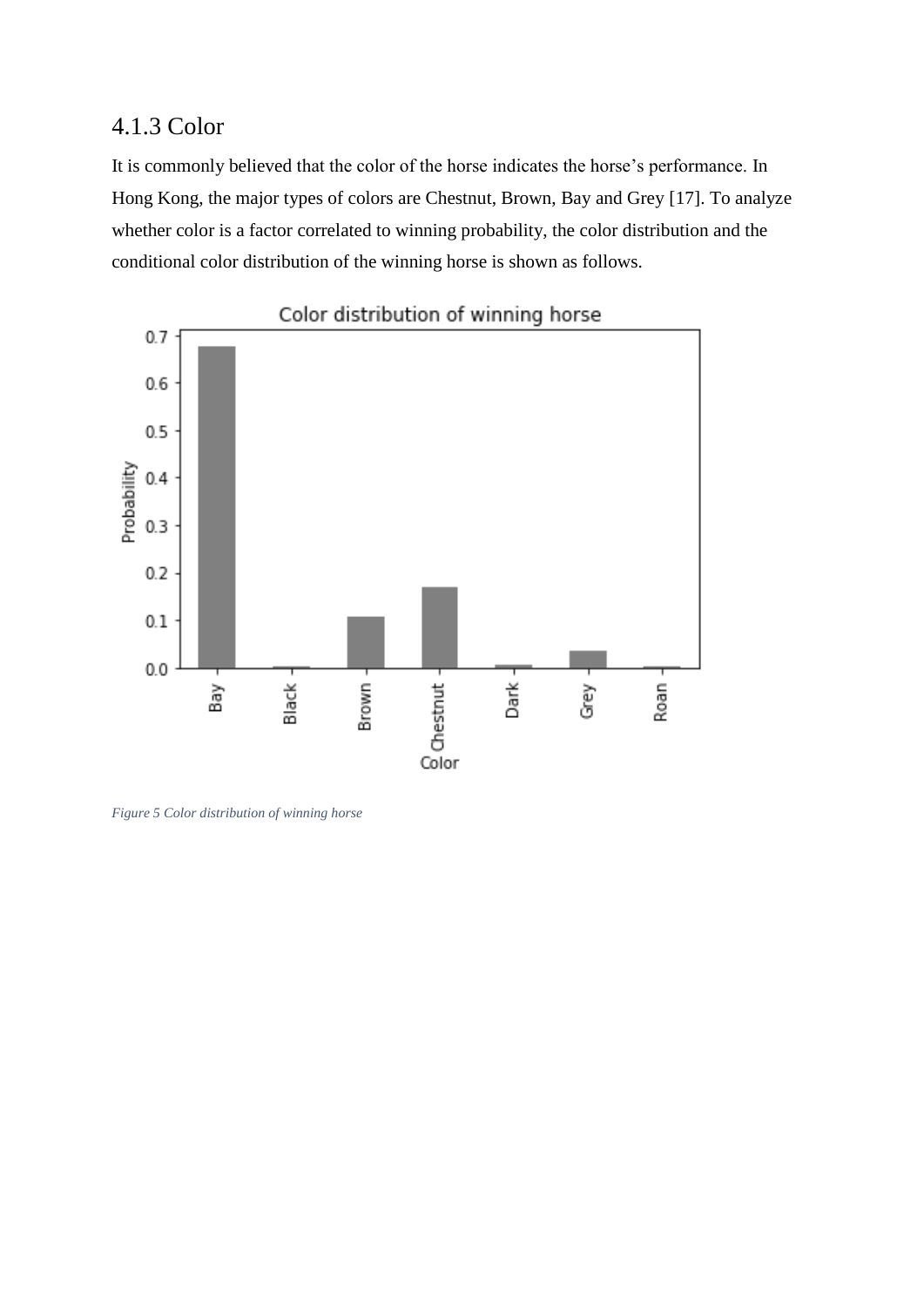

<span id="page-27-0"></span>*Figure 6 Conditional Color distribution of winning horse*

From the figure, it can be inferred that color is correlated to winning probability with horses of dark and roan color being more likely to win while horses of bay, black, brown, and chestnut have similar winning probability. Therefore, color should be included for model input.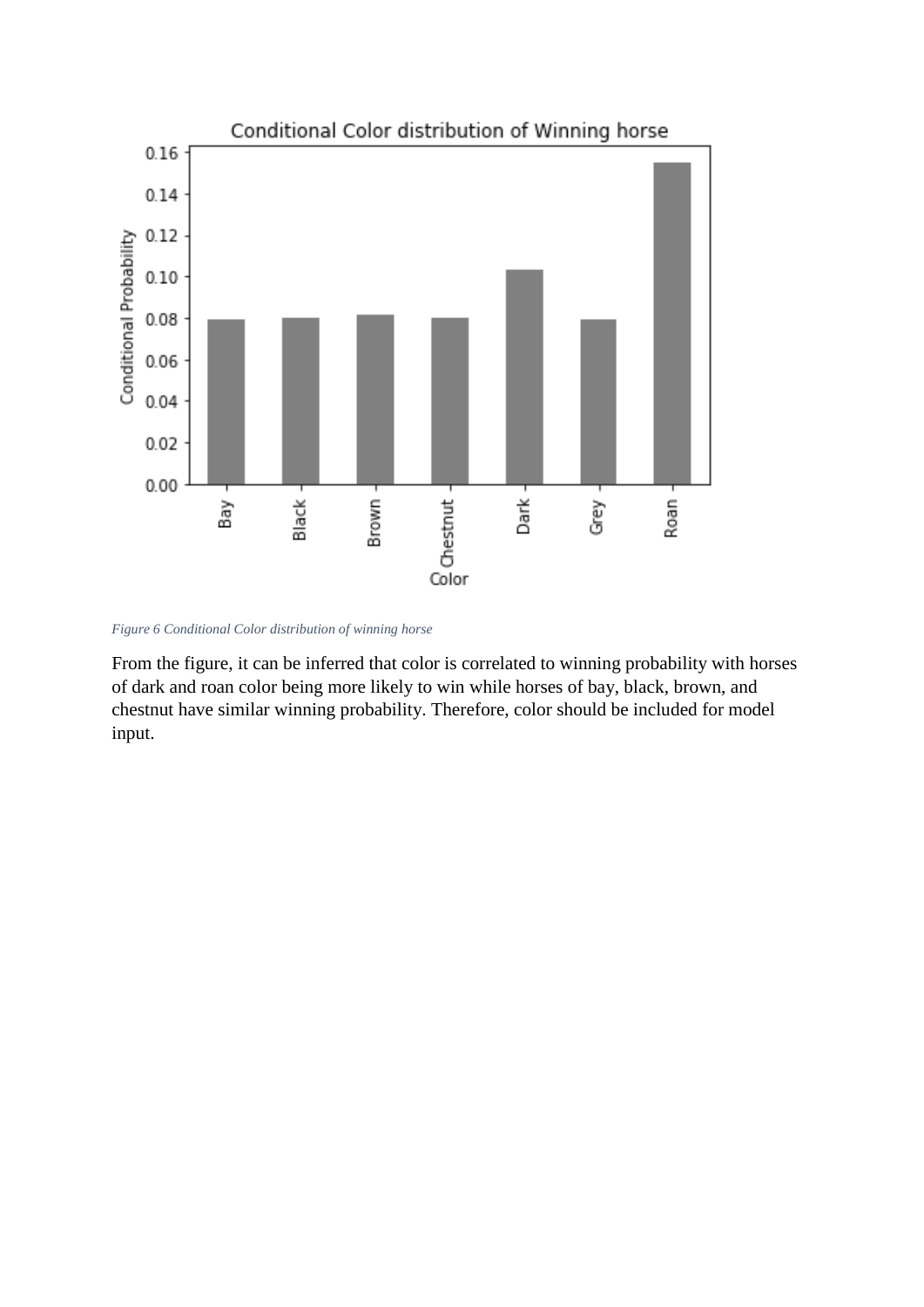### <span id="page-28-0"></span>4.1.4 Sex

The sex of the horse is mainly classified into Gelding, Colt, or Filly. Over 90% of the runners in Hong Kong are geldings [17]. The different hormones levels of different sex may lead to different performance [18]. To analyze whether sex affects winning performance of the horses, the sex distribution and conditional sex distribution of winning horse is shown below.



<span id="page-28-1"></span>*Figure 7 Sex distribution of winning horse*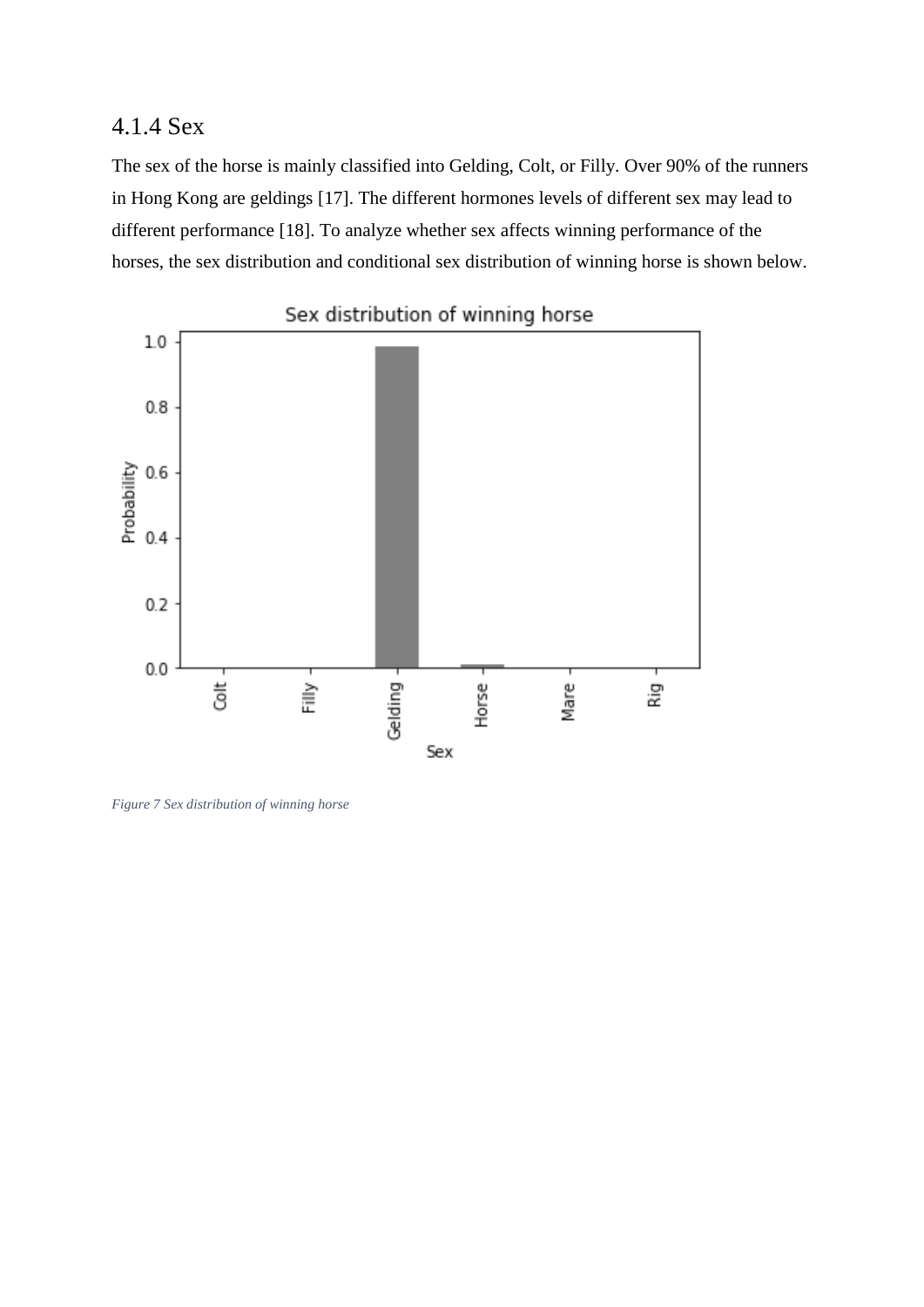

<span id="page-29-0"></span>*Figure 8 Conditional Sex distribution of winning horse*

The analysis of sex distribution of winning horse reveals that sex is also important in determination of winners and should be included for the model input. In general, it can be inferred that male horses (Colt, Gelding, Horse, Rig) has a higher winning probability than female horses (Filly, Mare).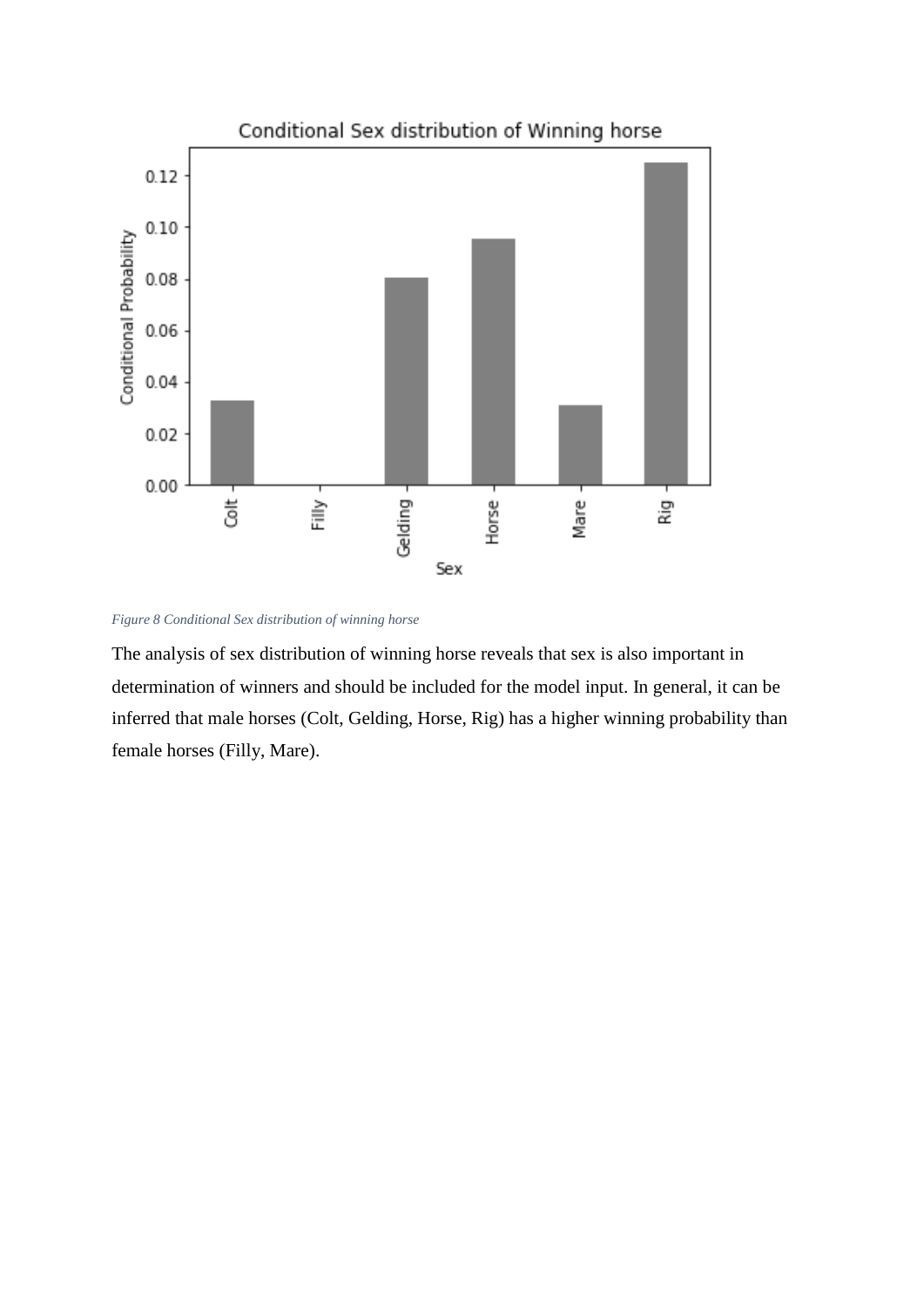## <span id="page-30-0"></span>4.2 Race features

### <span id="page-30-1"></span>4.2.1 Draw

In general, horses starting with an inside draw (smaller draw number) have a competitive advantage, since an inside rail has a shorter distance at turns [19]. However, the distance and the running style of the horse may also impact the influence of draw number. For example, Shatin Turf 1000M Straight has no turns and there is no advantage for having an inside draw. In addition, as there is less damage to the track on the outskirts of the track, horses that start from an outside draw (larger draw number) have a competitive advantage.

To verify whether the above principle is correct, we plot the draw distribution and the conditional draw distribution of winning horse.



<span id="page-30-2"></span>*Figure 9 Draw distribution of winning horse*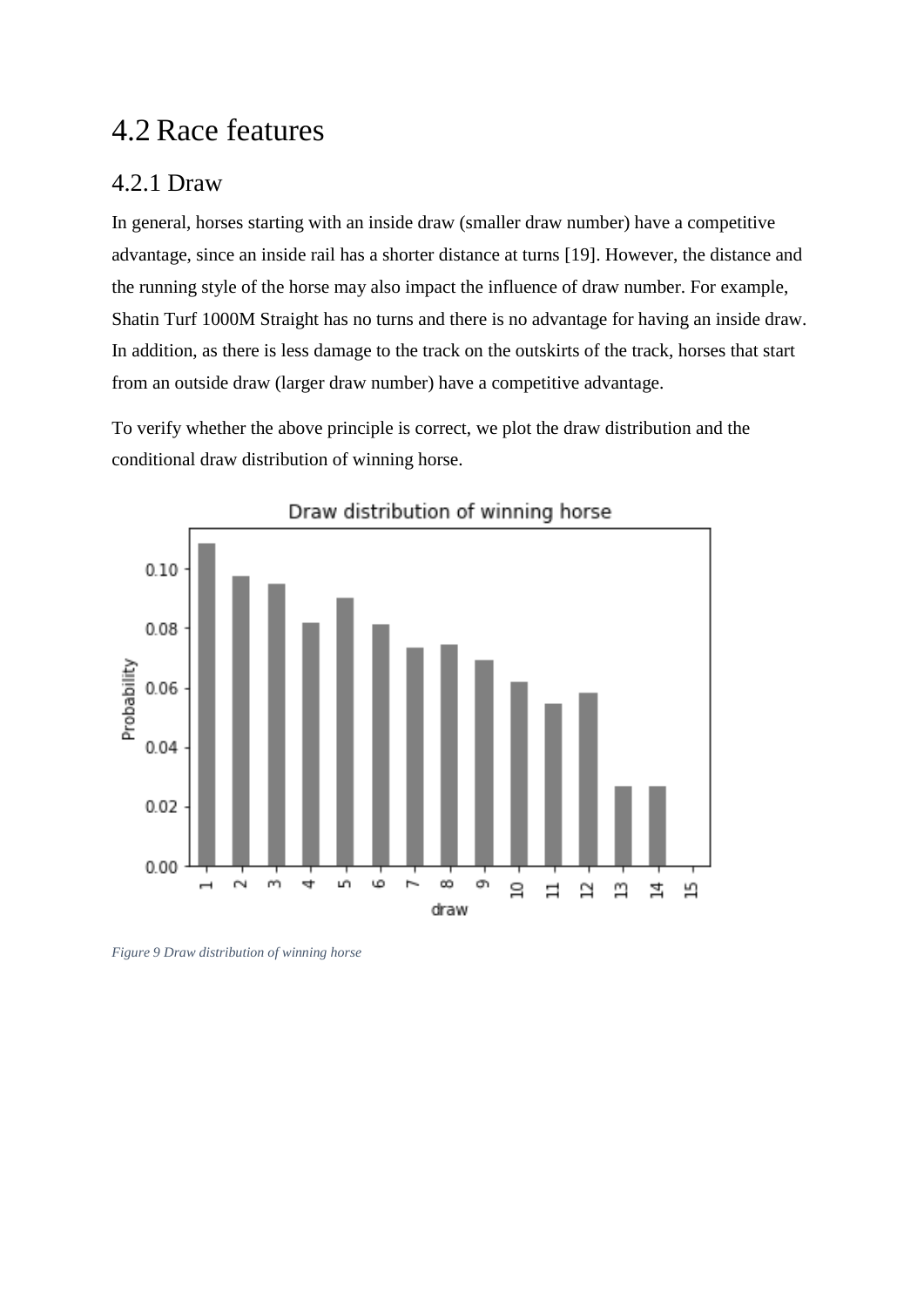

<span id="page-31-0"></span>*Figure 10 Conditional Draw distribution of winning horse*

The above figures indicate that horses with smaller draw number are more likely to win, which supports the general principle of [17]. Therefore, it can be concluded that draw is indeed an important feature and should be included for the model input.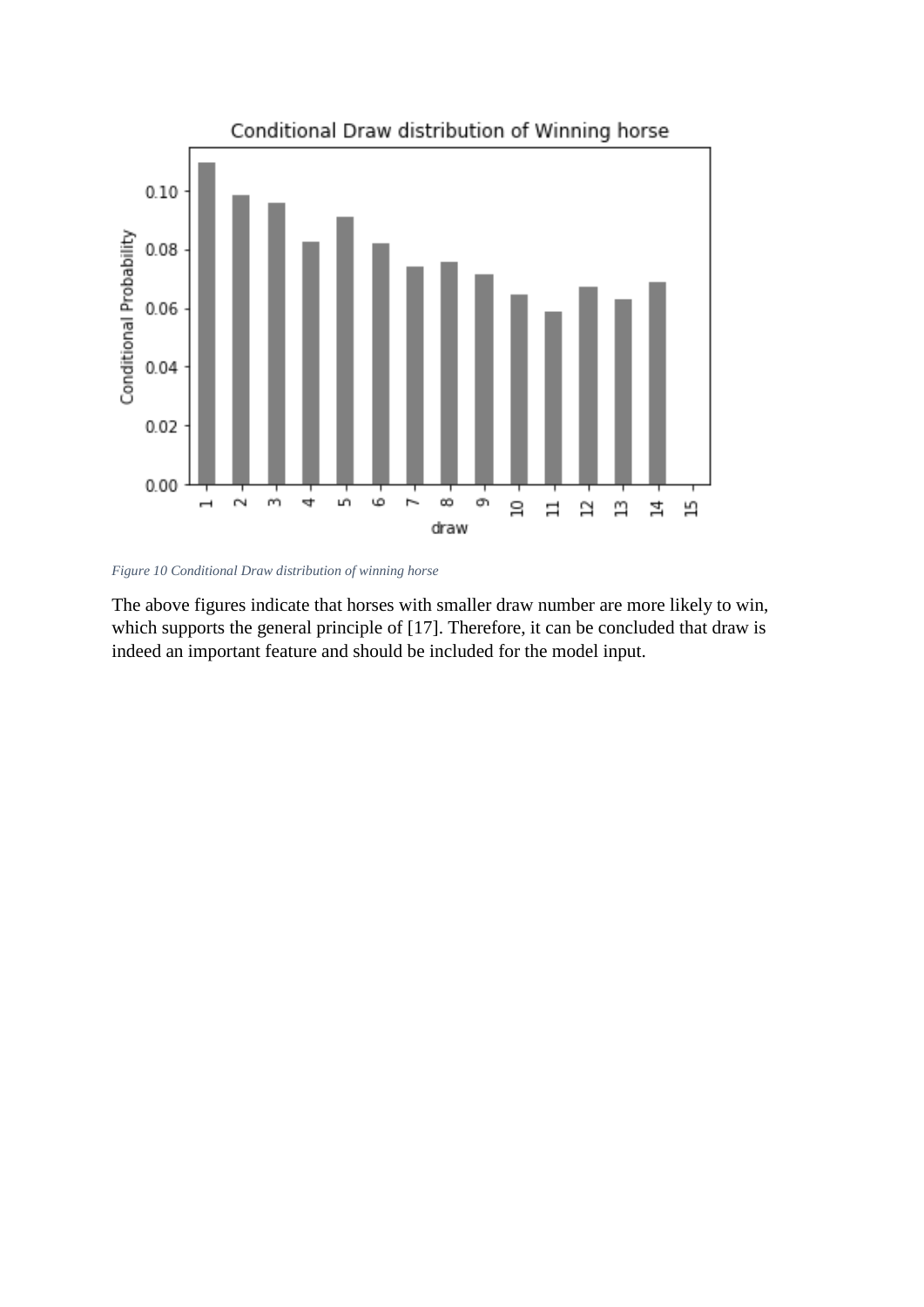### <span id="page-32-0"></span>4.2.2 Old place

Apart from the intrinsic characteristic of the horse, the past performance of the horse is also important. Intuitively, a horse with a track record of all first places is more likely to win then a horse with a track record of all last places.

To verify whether our intuition is correct, we plot the old place distribution of winning horse and the conditional old place distribution of winning horse below.



Old place distribution of winning horse

<span id="page-32-1"></span>

Here, -1 indicates that there is no past records for the horse.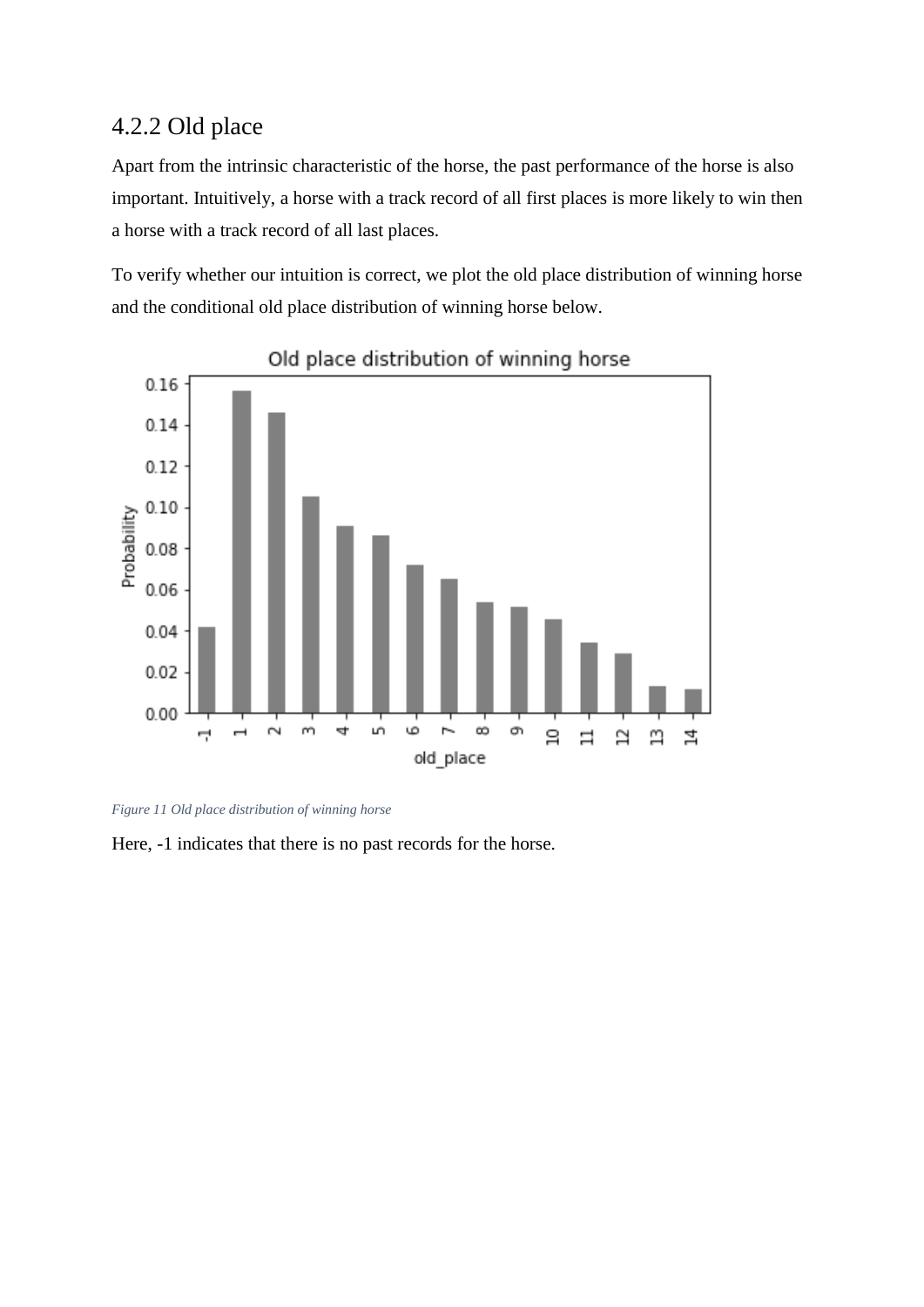

<span id="page-33-0"></span>*Figure 12 Conditional Old place distribution of winning horse*



The data shown has clearly points out that winners will remain winners, and losers will remain losers. Therefore, the old place of the horse is also an important feature for prediction of horse place and should be included for model input.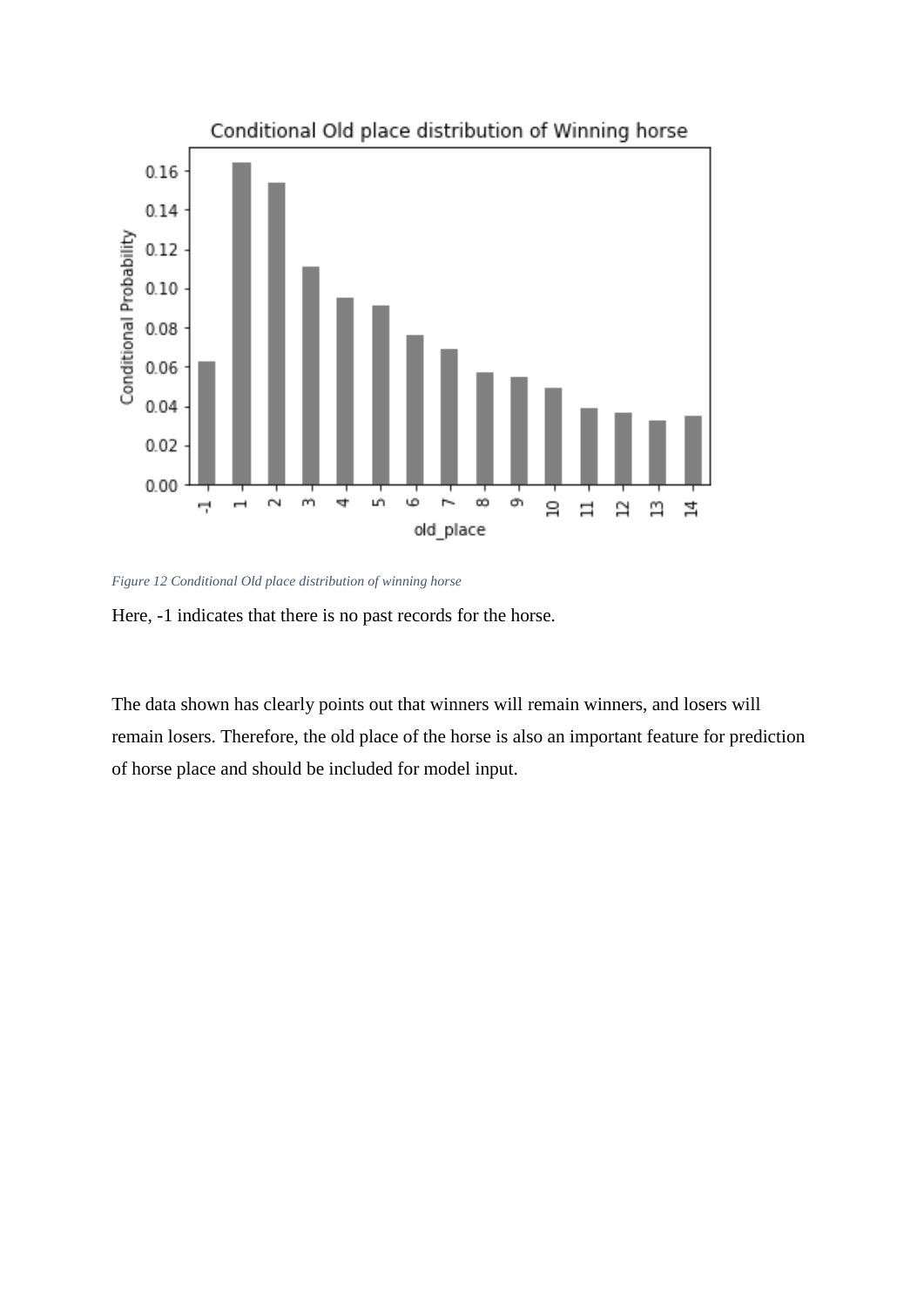## <span id="page-34-0"></span>4.3 Additional features

Although the above analysis maybe useful for features directly correlated to horse performance, some features may only be correlated to horse performance in combination with other features. Also, some of the features may be the same for all horses in the same race. The table below summarize these features and give support for adding these features.

| <b>Feature</b> | <b>Reason</b>                                                                 |
|----------------|-------------------------------------------------------------------------------|
| racemonth      | Month of the race may affect weather, which may in turn affect horse          |
|                | performance.                                                                  |
| location       | Different locations have different tracks. Shatin tracks are flat while Happy |
|                | Valley track has ups and downs.                                               |
| class          | Different class have different horse strength, which requires different       |
|                | characteristics for winning.                                                  |
| distance       | Long distance requires more endurance, while short distances requires more    |
|                | speed. Also, longer distances involve more turns.                             |
| course         | Different courses have different characteristics. In a dirt track, kickback   |
|                | may hit horses at the rear of the field.                                      |
| going          | The soil condition affects the way horse runs.                                |
| horseid        | Different horse behaves differently even if they are similar in other         |
|                | features.                                                                     |
| jockeycode     | A better jockey will lead to higher chances of winning.                       |
| trainercode    | Some trainers may perform well on particular track surface.                   |
| actualweight   | A heavy weight will cause the horse to run slower.                            |
| horseweight    | For lighter horses, it is harder to carry a heavy weight than heavier horses. |
| winodds        | This reflects public intelligence.                                            |
| dn             | Horses may behave differently during day time and night time.                 |
| weightdiff     | The weight difference reflects the health condition of the horse.             |
| sire           | Horses of same sire should have similar performance.                          |
| dam            | Horses of same dam should have similar performance.                           |
| dam's sire     | Horses of same dam's sire should have similar performance.                    |

<span id="page-34-1"></span>*Table 7 Other features included in model input*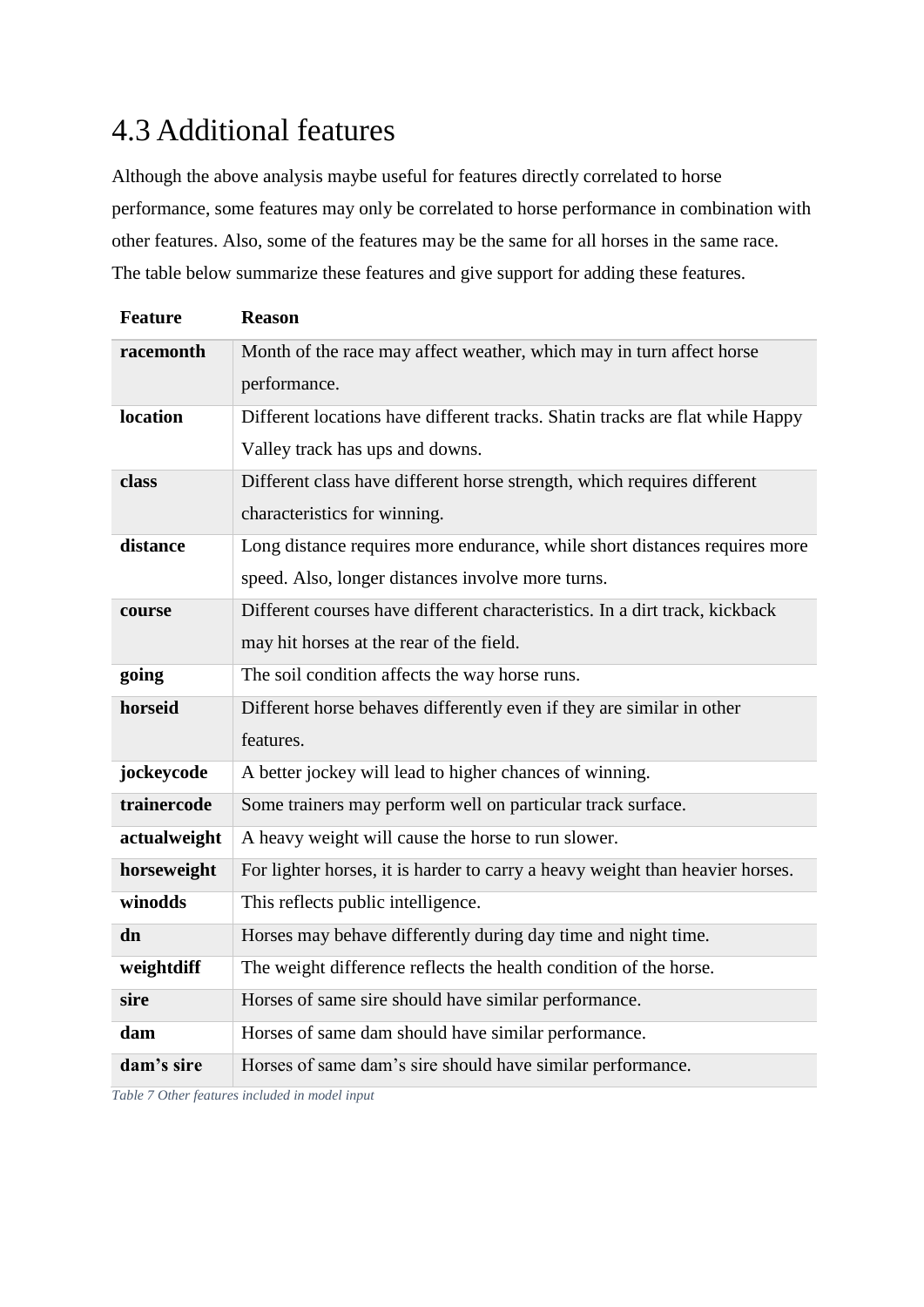To investigate the effect of adding additional features, we iteratively add more features and test the accuracy.

First, we believe that all non-entity features should be used for input, i.e., every feature except *horseid, trainercode, jockeycode, sire, dam, dam's sire* should be used. Entity features are too specific and repeat only a few times inside the data set, and therefore are removed. Thus, we generate the first model, Model A, with an input of 16 features.

Then, we add *trainercode* and *jockeycode* to the input, as there are only 1XX trainers and jockeys, and therefore allow for enough repetition for a model to learn. Then, we generate the second model, Model B, with an input of 18 features.

Finally, we add *horseid, sire, dam, dam's sire* to the input, creating a final model, Model C, with an input of 22 features.

One of the important differences between LYU1603 [12] and LYU1703 [13] is the use of odds data. We believe that while adding odds data to input increases prediction accuracy, odds data may push model away from predicting horse with higher odds which means higher return. To compare whether adding odds data increases prediction accuracy, we have created variant with odds data  $A + Odds$ ,  $B + Odds$ , and  $C + Odds$  of model A, B, and C respectively.

The following table shows the features used in each model.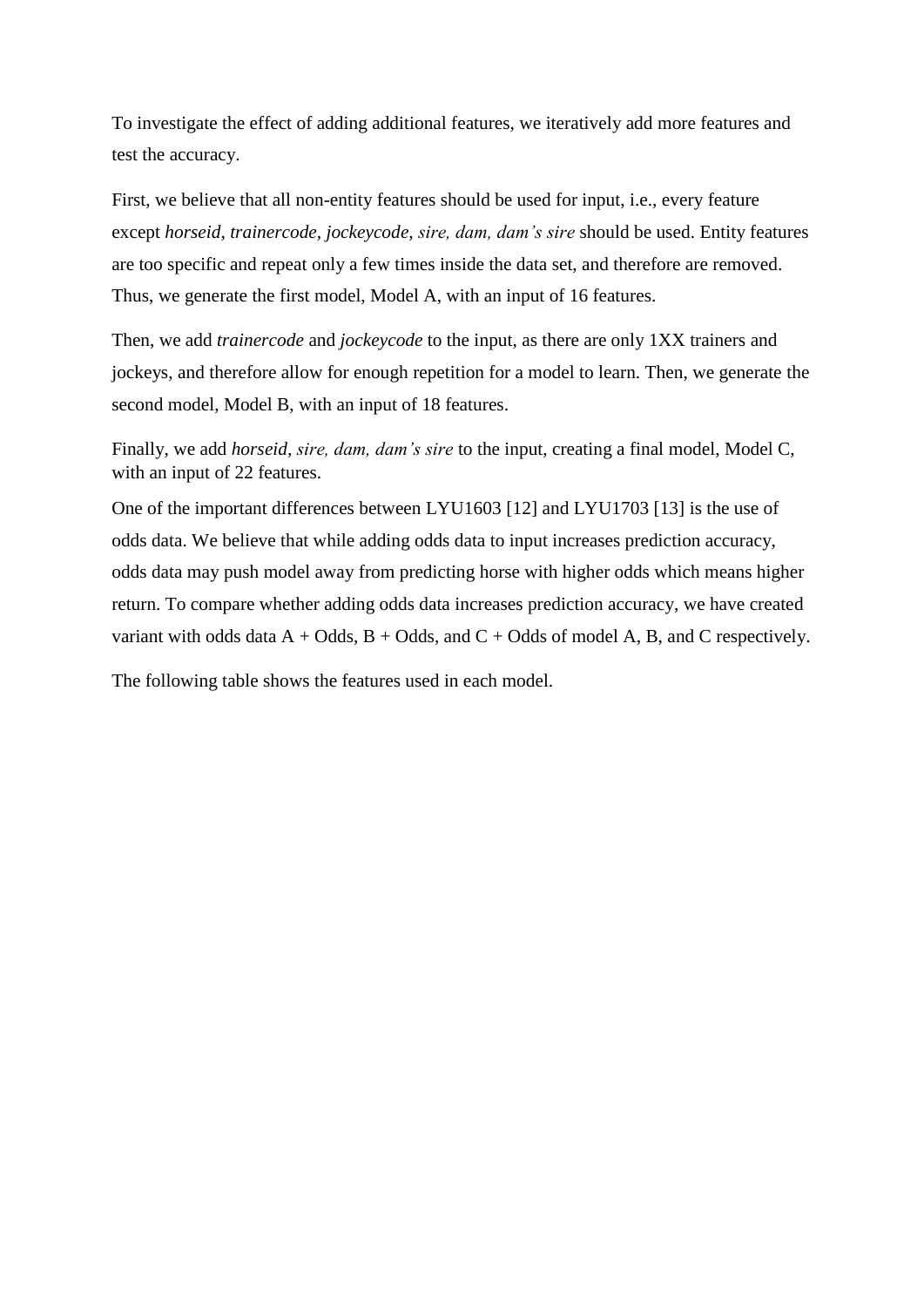| <b>Feature</b> | $\mathbf A$  | $A + Odds$  | B            | $B + Odds$   | $\mathbf C$  | $C + Odds$  |
|----------------|--------------|-------------|--------------|--------------|--------------|-------------|
| racemonth      | $\mathbf X$  | $\mathbf X$ | $\mathbf X$  | $\mathbf{X}$ | $\mathbf X$  | $\mathbf X$ |
| location       | $\mathbf{X}$ | $\mathbf X$ | $\mathbf X$  | $\mathbf X$  | $\mathbf X$  | $\mathbf X$ |
| class          | $\mathbf X$  | $\mathbf X$ | $\mathbf X$  | $\mathbf X$  | $\mathbf X$  | $\mathbf X$ |
| distance       | $\mathbf{X}$ | $\mathbf X$ | $\mathbf X$  | $\mathbf{X}$ | $\mathbf{X}$ | $\mathbf X$ |
| course         | $\mathbf X$  | $\mathbf X$ | $\mathbf X$  | $\mathbf X$  | $\mathbf X$  | $\mathbf X$ |
| going          | $\mathbf X$  | $\mathbf X$ | $\mathbf X$  | $\mathbf{X}$ | $\mathbf X$  | $\mathbf X$ |
| horseid        |              |             |              |              | $\mathbf X$  | $\mathbf X$ |
| jockeycode     |              |             | $\mathbf X$  | $\mathbf X$  | $\mathbf X$  | $\mathbf X$ |
| trainercode    |              |             | $\mathbf X$  | $\mathbf X$  | $\mathbf X$  | $\mathbf X$ |
| draw           | $\mathbf X$  | $\mathbf X$ | $\mathbf X$  | $\mathbf X$  | $\mathbf X$  | $\mathbf X$ |
| actualweight   | $\mathbf X$  | $\mathbf X$ | $\mathbf X$  | $\mathbf X$  | $\mathbf X$  | $\mathbf X$ |
| horseweight    | $\mathbf{X}$ | $\mathbf X$ | $\mathbf{X}$ | $\mathbf X$  | $\mathbf{X}$ | $\mathbf X$ |
| winodds        |              | $\mathbf X$ |              | $\mathbf{X}$ |              | $\mathbf X$ |
| dn             | $\mathbf{X}$ | $\mathbf X$ | $\mathbf X$  | $\mathbf{X}$ | $\mathbf X$  | $\mathbf X$ |
| old_place      | $\mathbf X$  | $\mathbf X$ | $\mathbf X$  | $\mathbf X$  | $\mathbf X$  | $\mathbf X$ |
| weightdiff     | $\mathbf X$  | $\mathbf X$ | $\mathbf X$  | $\mathbf X$  | $\mathbf X$  | $\mathbf X$ |
| origin         | $\mathbf X$  | $\mathbf X$ | $\mathbf X$  | $\mathbf X$  | $\mathbf X$  | $\mathbf X$ |
| age            | $\mathbf X$  | $\mathbf X$ | $\mathbf X$  | $\mathbf X$  | $\mathbf X$  | $\mathbf X$ |
| color          | $\mathbf X$  | $\mathbf X$ | $\mathbf X$  | $\mathbf X$  | $\mathbf X$  | $\mathbf X$ |
| sex            | $\mathbf X$  | $\mathbf X$ | $\mathbf X$  | $\mathbf X$  | $\mathbf X$  | $\mathbf X$ |
| sire           |              |             |              |              | $\mathbf X$  | $\mathbf X$ |
| dam            |              |             |              |              | $\mathbf X$  | $\mathbf X$ |
| dam's sire     |              |             |              |              | $\mathbf X$  | $\mathbf X$ |

<span id="page-36-0"></span>Table 8 Features used in different model input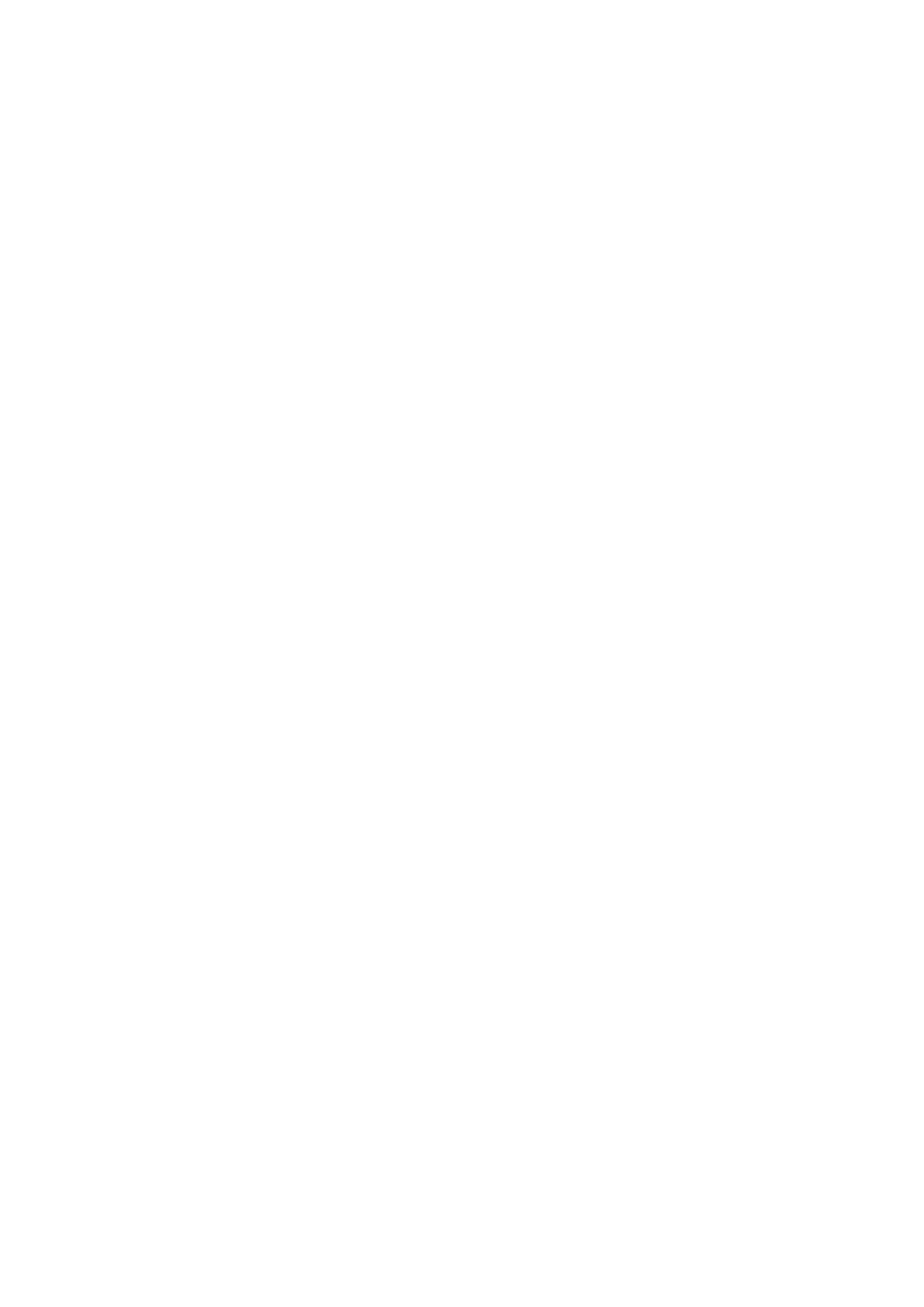# <span id="page-38-0"></span>5 Data Preprocessing

### <span id="page-38-1"></span>5.1 Real Value Data

We apply normalization on real value data to make training less sensitive to the scale of individual features. We use the z – score normalization to make the data have zero mean and unit variance. To prevent information leakage, we use the mean and variance of the training data for normalization. The data is then normalized according to the following equation:

$$
\hat{X} = \frac{X - mean(X)}{std(X)}
$$

## <span id="page-38-2"></span>5.2 Categorical Data

We use one hot encoding to represent categorical data. This approach, while creating a high dimension and memory intensive, represents categorical data in an unbiased way so that every class is equally separated and unrelated. This approach is also the most straight forward way to represent categorical data.

One approach to overcome the high dimensionality and large memory consumption is to train an embedding network for each of column of the data set. However, this requires careful selection of embedding dimension and complicated network design. Since our dataset are still well within the size of available memory, it is not deemed as necessary to use embedding networks.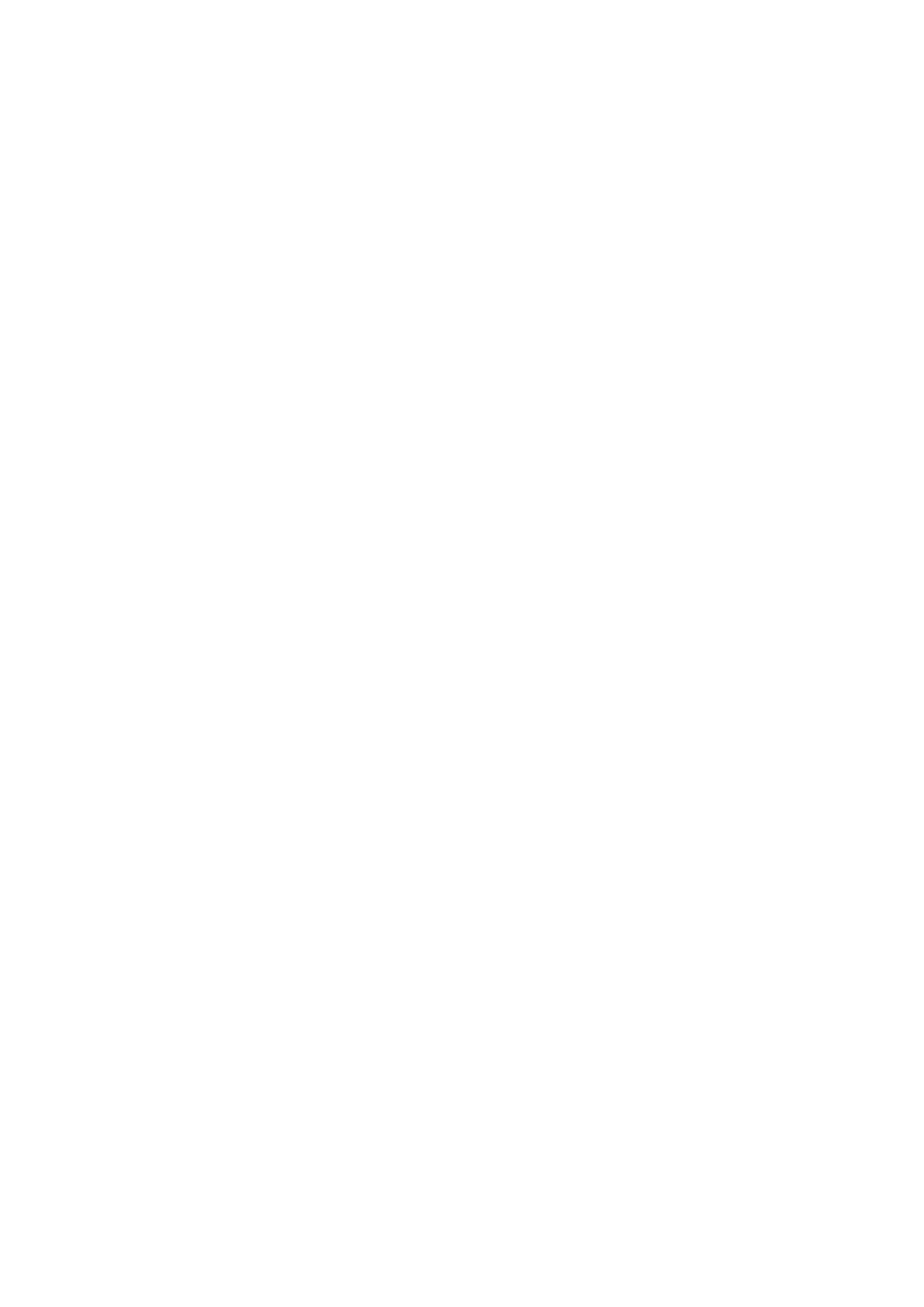## <span id="page-40-0"></span>6 Model Architecture

In traditional neural networks, the weight and bias are considered as parameters with only a single value, i.e., they are point estimates [20]. In Bayesian neural networks, there are uncertainty in the estimation of weight and bias and therefore they are also random variables. In addition, they are not directly observed, thus, they are the latent random variables.

### <span id="page-40-1"></span>6.1 Stochastic Variational Inference

Suppose the model has observations **x** and latent random variables **z** and parameters *θ*. It has a joint probability of the form

$$
p_{\theta}(x, z) = p_{\theta}(x|z) p_{\theta}(z)
$$

Then, we wish to maximize the log evidence, i.e., we wish to tune parameters  $\theta$  such that  $\log p_\theta(\mathbf{x})$  is maximum.

$$
\theta_{max} = \underset{\theta}{\text{argmax}} \log p_{\theta}(\boldsymbol{x})
$$

Where log evidence  $\log p_{\theta}(x)$  is calculated by

$$
\log p_{\theta}(x) = \log \int dz \, p_{\theta}(x, z)
$$

Since we wish to obtain the weight and bias of the neural networks, we also wish to compute the posterior over the latent variables **z**:

$$
p_{\theta_{max}}(\mathbf{z}|\mathbf{x}) = \frac{p_{\theta_{max}}(\mathbf{x}, \mathbf{z})}{\int d\mathbf{z} \; p_{\theta_{max}}(\mathbf{x}, \mathbf{z})}
$$

Variational inference [21] enables us to find  $\theta_{max}$  and computes the approximation to the posterior  $p_{\theta_{max}}(\mathbf{z}|\mathbf{x})$ , by introducing a parameterized distribution as an approximation to the posterior.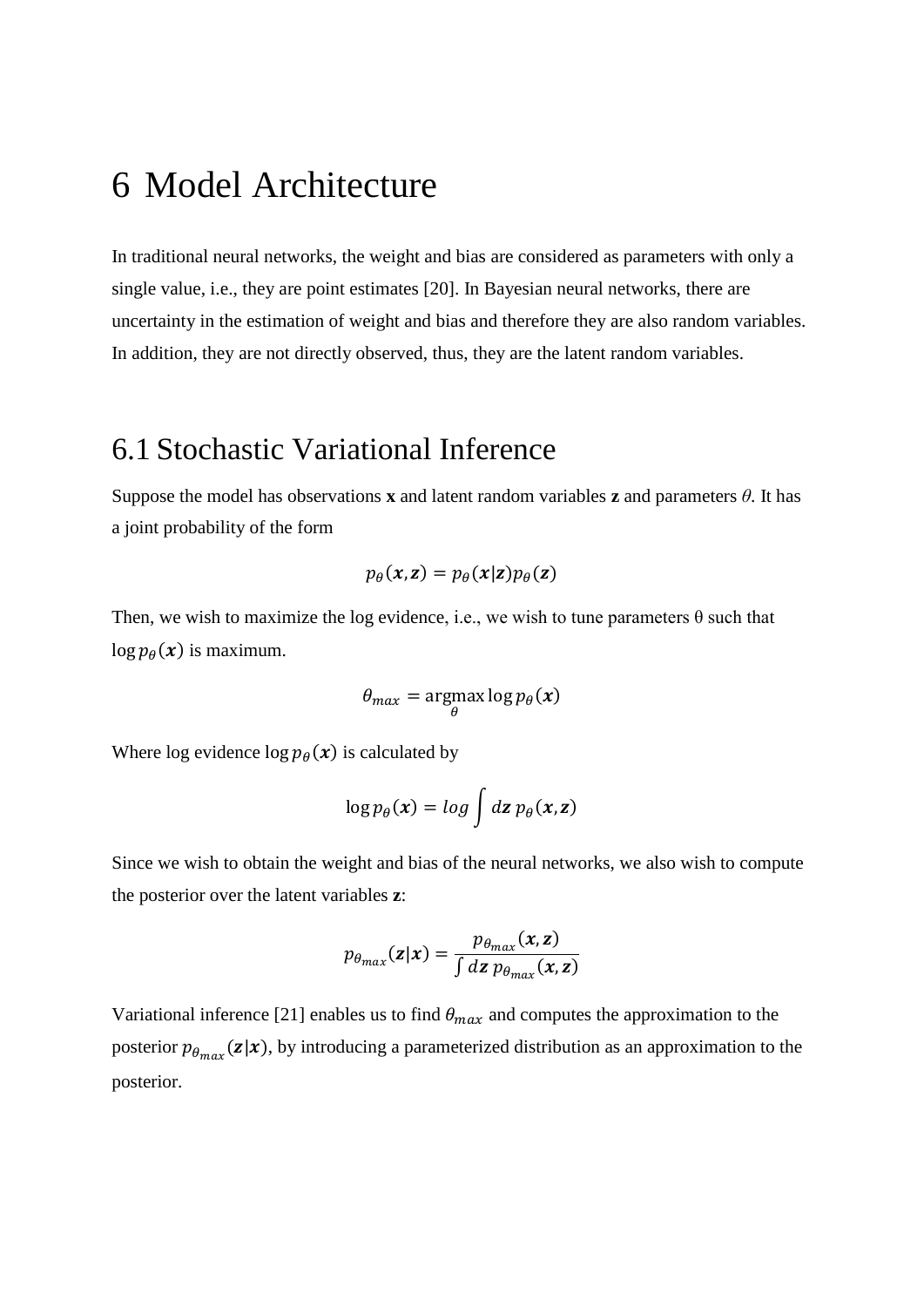### <span id="page-41-0"></span>6.2 Variational distribution

A parameterized distribution  $q_{\phi}(z)$  is introduced to approximate the posterior and enables us to compute the approximation of the posterior over the latent variables **z**. Here, *ϕ* are known as the variational parameters.

Then, the learning problem can be setup as an optimization problem where we wish to find *θ* and  $\phi$  so that the variational distribution is close to the exact posterior. To do this we would need to define an approximate objective function for evaluate the "clossness" of the variational and the exact posterior.

### <span id="page-41-1"></span>6.3 Evidence Lower Bound

A simple derivation from [22], the evidence lower bound, enables us to measure the "clossness" between the variational distribution and the exact posterior:

$$
ELBO \equiv E_{q_{\phi}(\mathbf{z})}[\log p_{\theta}(\mathbf{x}, \mathbf{z}) - \log q_{\phi}(\mathbf{z})]
$$

By tuning  $\theta$  and  $\phi$  to maximize ELBO, we can optimize our variational distribution to better approximate the exact posterior. However, at a first glance, this has no relationship with how good our model truly is. Indeed, it is not very useful our variational distribution can only approximate the posterior of the model we build our self.

Since  $\log p_{\theta}(x, z) \geq$  ELBO, by maximizing ELBO, we also be pushing the log evidence higher. In other words, when we optimize our guide, our model is also improved.

Thankfully, Uber Pyro provides support for doing variational inference, so the above will be done in a few lines of code.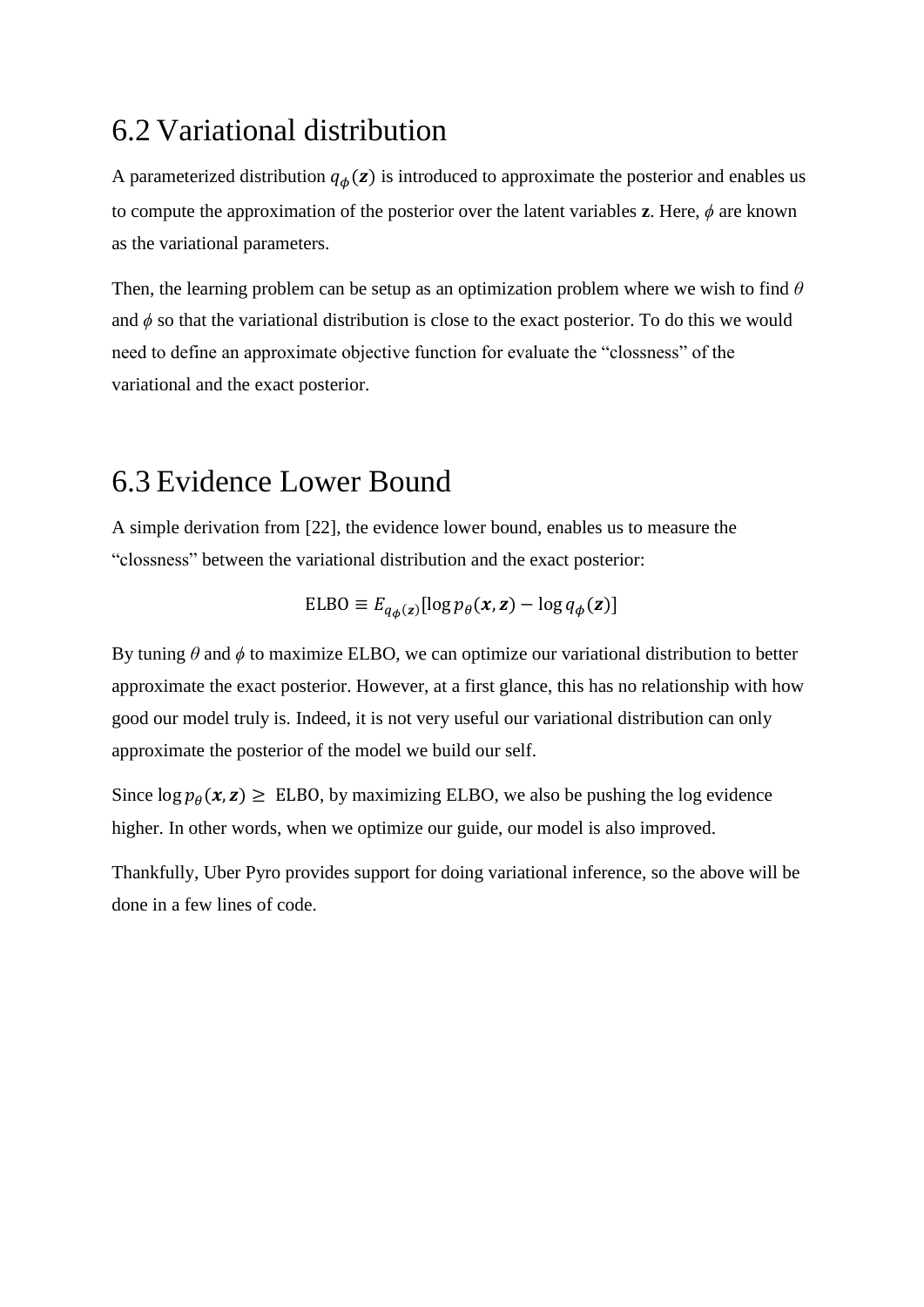## <span id="page-42-0"></span>6.4 Deep Bayesian Neural Network

In this project, we use deep Bayesian neural network for predicting the place of each horse. A Bayesian neural network is a neural network with a prior distribution on its weights and biases [23], and extends standard neural networks with posterior inference [24]. The key design of our model is the final sampling of the place from the output of the network as the probability. The model can be broken into 2 parts, a fully connected neural network and an additional sampling layer. The sampling layer takes the output of the output layer as the probabilities of the places and randomly samples a place. For example, suppose the output of the output layer is [0.1, 0.1, 0.1, 0.1, 0.1, 0.1, 0.1, 0.1, 0.1, 0.1, 0, 0, 0, 0]. Then, the sampling layer would sample the places with [0.1, 0.1, 0.1, 0.1, 0.1, 0.1, 0.1, 0.1, 0.1, 0.1, 0, 0, 0, 0] for places 1 to 14 respectively.



The figure above shows the design of the network with 1 input layer, 4 hidden layers, 1 output layer, and 1 sampling layer. Each of the hidden layers contains 16 neurons. Tanh is used for activation function in input and hidden layer, and SoftMax is used for output layer.

The flow of the model is shown below: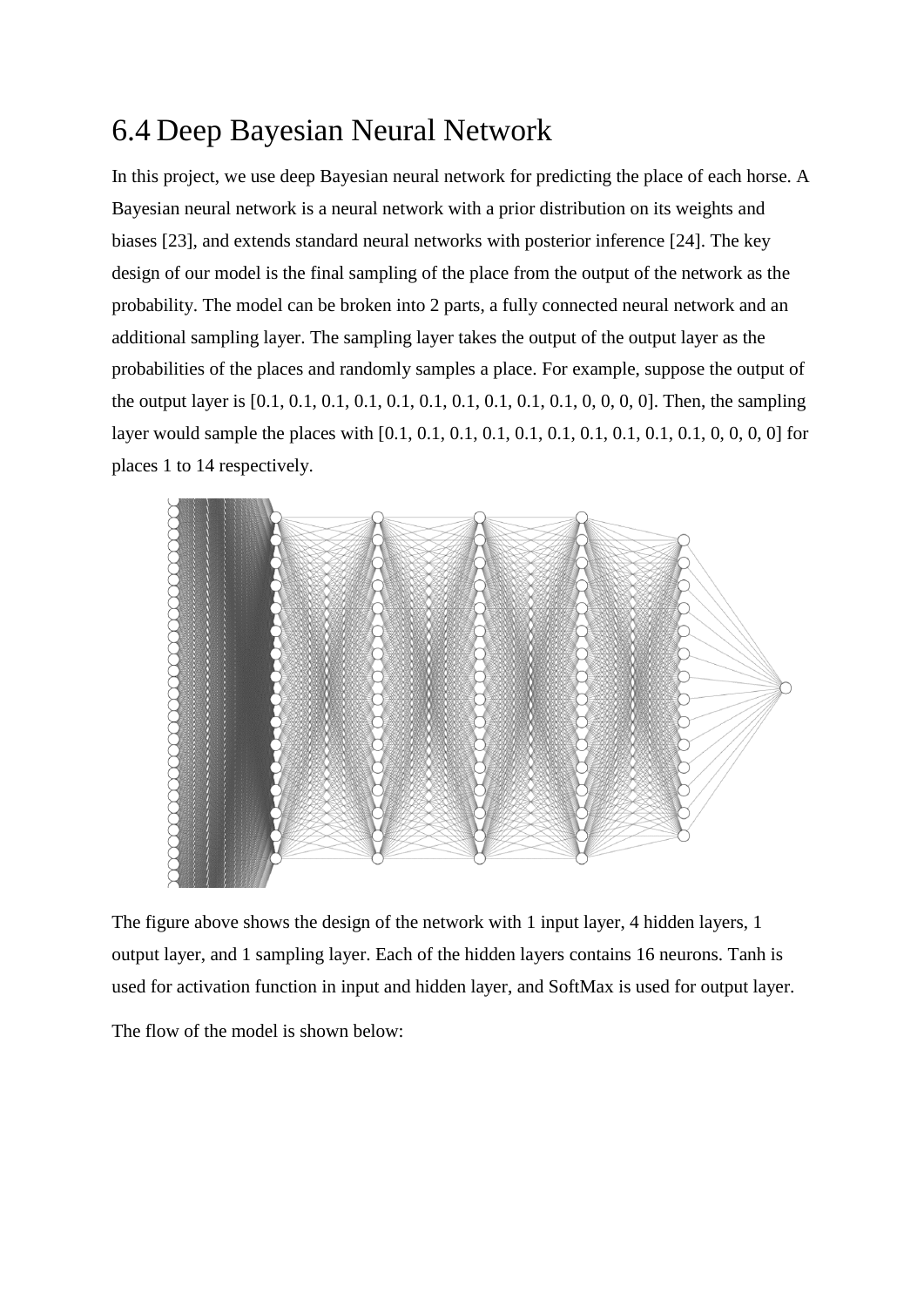

<span id="page-43-0"></span>*Figure 13 Deep Bayesian neural network with final sampling layer*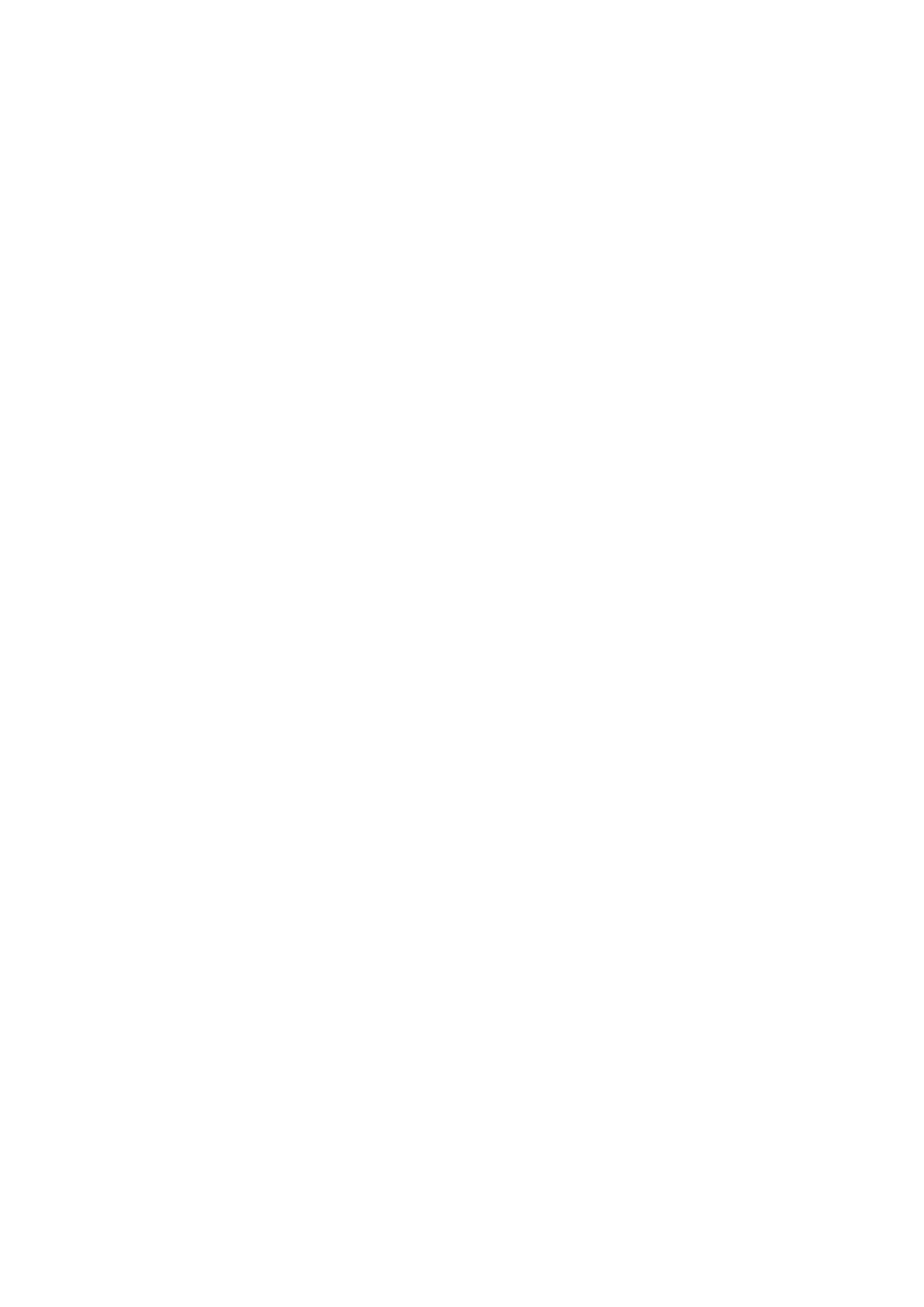# <span id="page-45-0"></span>7 Results and Discussion

## <span id="page-45-1"></span>7.1 Results

We split our data set into training data and testing data, using data from Jan 1 2011 to Mar 29, 2017 for training and data from Apr 2, 2017 to April 21 2018 for testing. This result in 57334 training data and 10063 testing data.

We have trained our models with 800,000 iterations over the training dataset with Adam optimizer with an initial learning rate of 0.0001. Since the probabilistic model we build outputs a different neural network every time, we sample 100 different set of neural weights and biases from our model and take the average performance as the result.

We use the following criteria to evaluate the different models:

- 1. Accuracy: accuracy of win and place bets in testing dataset
- 2. Net gain: overall net gain of win over the testing dataset and ratio of return over bet

The following table shows the performance of different model. The bet based on the lowest odds (public intelligence) is also shown.

|                                                       | Model LowestOdds A A+Odds B |                     |  | $B + Odds$ C                            | $C+Odds$ |
|-------------------------------------------------------|-----------------------------|---------------------|--|-----------------------------------------|----------|
| $Accuracy_{win}$ 0.2614                               |                             | 0.1840              |  | 0.2576 0.1798 0.2592 0.1830             | 0.2634   |
| $Accuracy_{place}$ 0.5709                             |                             | $0.4513$ $0.5695$   |  | 0.4479  0.5774  0.4551  0.5816          |          |
| <i>Net gain</i> $\vert$ -224.90                       |                             | $-184.68$ $-184.5$  |  | $-177.45$ $-164.65$ $-220.29$ $-188.06$ |          |
| $Return/ Bet$ -0.2637                                 |                             | $-0.2165$ $-0.2163$ |  | $-0.2080$ $-0.2009$ $-0.2583$ $-0.2205$ |          |
| Table Q Tooting would we are a of different way dolor |                             |                     |  |                                         |          |

<span id="page-45-2"></span>*Table 9 Testing performance of different models*

In terms of accuracy, the models using odds data have similar performance with public intelligence and the models not using odds data have lower performance. In terms of net gain and return over bet, however, all the models perform better than public intelligence.

From these results it can be concluded that using odds data can increase prediction accuracy but have minimal impact on net gain and return over bet. Also, adding more features in addition to odds data can further increase accuracy. Still, none of the models can generate positive profit if betting is done on every race and the best return/bet of -0.2080/-0.2009 is achieved with model B/B + Odds.

LYU1703 [13] suggested that the accuracy varies across different classes, and therefore by betting only on specific classes they can generate a positive profit. Here, we also analyze the performance of the model across different classes for the possibility of constructing a betting strategy to generate positive profit.

To prevent information leakage, we formulate the strategy based on only training data and test the strategy on testing data. The training and testing  $Accuracy_{win}$  and  $Accuracy_{place}$  of different models across different classes are shown on the next page.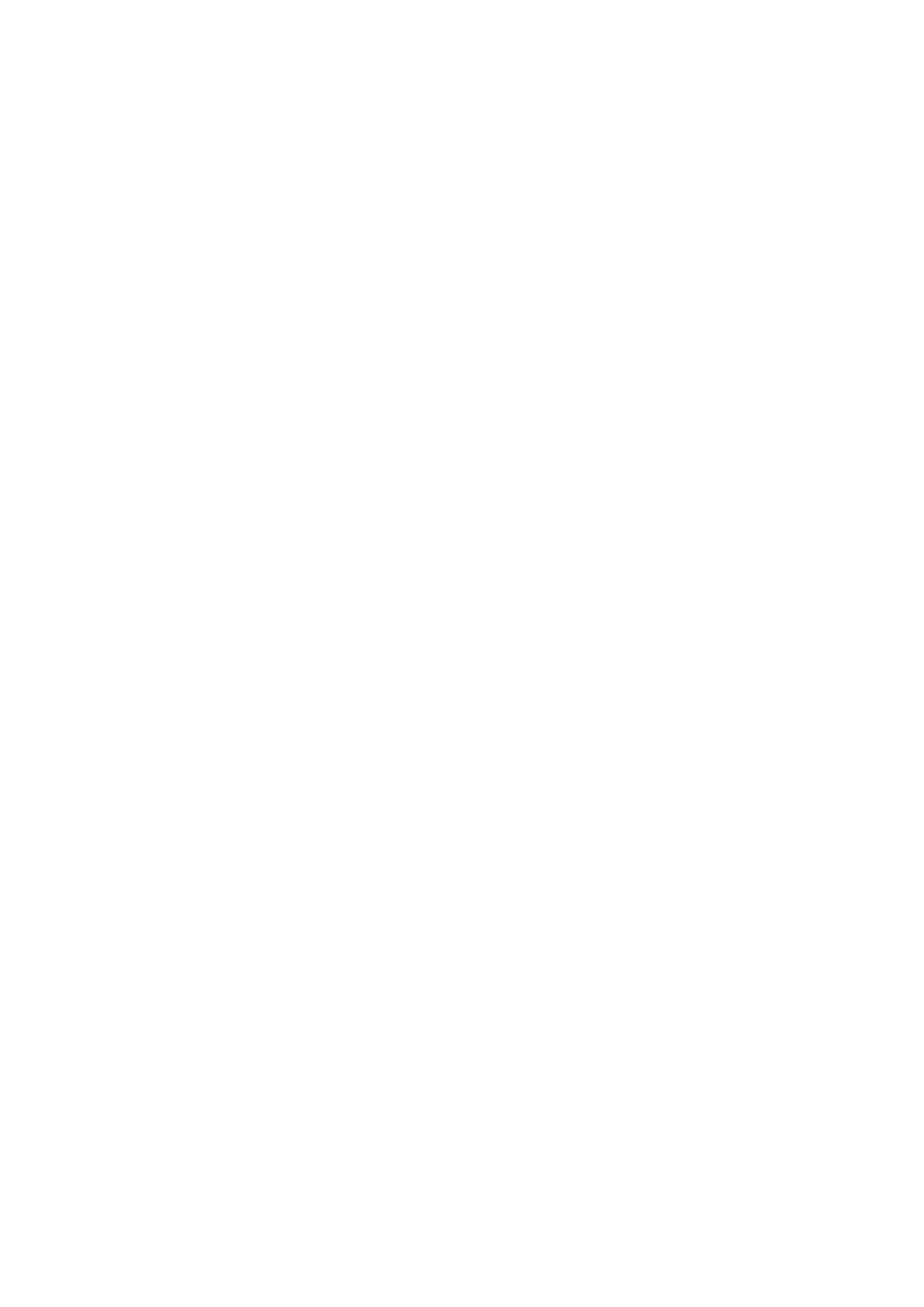<span id="page-47-0"></span>*Table 10 Training Accuracy of model A across different classes*

|                                                                                   |  |  |  | Class Class 1 Class 2 Class 3 Class 4 Class 5 Group 1 Group 2 Group 3 |           |
|-----------------------------------------------------------------------------------|--|--|--|-----------------------------------------------------------------------|-----------|
| $Accuracy_{win}$ 0.1764 0.1520 0.1858 0.1764 0.1576 0.1949 0.2267 0.2288          |  |  |  |                                                                       |           |
| $Accuracy_{place}$ 0.4403 0.4089 0.4554 0.4407 0.4019 0.5050 0.5133 0.4669        |  |  |  |                                                                       |           |
|                                                                                   |  |  |  | Net gain -35.04 -172.91 -304.85 -398.78 -178.59 -12.85 0.38           | $-4.94$   |
| $Return/Ret$ $-0.2558$ $-0.3886$ $-0.2007$ $-0.2308$ $-0.2551$ $-0.1428$ $0.0088$ |  |  |  |                                                                       | $-0.0659$ |

<span id="page-47-1"></span>*Table 11 Training Accuracy of model A + Odds across different classes*

|                                                                                    |  |  | Class Class 1 Class 2 Class 3 Class 4 Class 5 Group 1 Group 2 Group 3 |          |
|------------------------------------------------------------------------------------|--|--|-----------------------------------------------------------------------|----------|
| $Accuracy_{win}$ 0.2972 0.3351 0.2950 0.2655 0.2643 0.3433 0.3474 0.3149           |  |  |                                                                       |          |
| Accuracy <sub>place</sub> 0.6364 0.6359 0.5947 0.5736 0.5309 0.7096 0.6886 0.6145  |  |  |                                                                       |          |
|                                                                                    |  |  | Net gain -16.33 -35.37 -169.29 -250.75 -44.98 -11.20 -1.15            | $-10.27$ |
| Return/Bet $\vert$ -0.1192 -0.0795 -0.1114 -0.1451 -0.0643 -0.1244 -0.0268 -0.1369 |  |  |                                                                       |          |

<span id="page-47-2"></span>*Table 12 Training Accuracy of model B across different classes*

|                                                                                   |                          | Class Class 1 Class 2 Class 3 Class 4 Class 5 Group 1 Group 2 Group 3 |  |  |                                                                      |       |
|-----------------------------------------------------------------------------------|--------------------------|-----------------------------------------------------------------------|--|--|----------------------------------------------------------------------|-------|
| $Accuracy_{win}$ 0.2536 0.2522 0.2254 0.2120 0.2168 0.2558 0.2302 0.3349          |                          |                                                                       |  |  |                                                                      |       |
| Accuracy <sub>place</sub> 0.5199 0.5456 0.4987 0.5027 0.4476 0.5626 0.5721 0.5952 |                          |                                                                       |  |  |                                                                      |       |
|                                                                                   | <i>Net gain</i>   $1.69$ |                                                                       |  |  | $-54.45$ $-254.67$ $-304.50$ $-19.43$ $-18.80$ $-8.32$               | 10.86 |
| $Return/ Bet \mid 0.0123$                                                         |                          |                                                                       |  |  | $-0.1224$ $-0.1677$ $-0.1762$ $-0.0278$ $-0.2089$ $-0.1935$ $0.1448$ |       |

<span id="page-47-3"></span>*Table 13 Training Accuracy of model B + Odds across different classes*

|                                                                                         | Class Class 1 Class 2 Class 3 Class 4 Class 5 Group 1 Group 2 Group 3 |  |  |                                                                       |        |
|-----------------------------------------------------------------------------------------|-----------------------------------------------------------------------|--|--|-----------------------------------------------------------------------|--------|
| $Accuracy_{win}$ 0.3049 0.3232 0.2902 0.2655 0.2583 0.3176 0.2826 0.3084                |                                                                       |  |  |                                                                       |        |
| $Accuracy_{place}   0.6431 \t 0.6450 \t 0.5987 \t 0.5746 \t 0.5264 \t 0.6916 \t 0.6570$ |                                                                       |  |  |                                                                       | 0.6012 |
|                                                                                         | Net gain   -6.70 -38.07 -182.83 -215.37 -36.46 -17.93 -7.38 -11.07    |  |  |                                                                       |        |
| $Return/ Bet$ -0.0489                                                                   |                                                                       |  |  | $-0.0856$ $-0.1204$ $-0.1246$ $-0.0521$ $-0.1992$ $-0.1717$ $-0.1476$ |        |

<span id="page-47-4"></span>*Table 14 Training Accuracy of model C across different classes*

|                                                                               | Class Class 1 Class 2 Class 3 Class 4 Class 5 Group 1 Group 2 Group 3 |  |      |        |          |
|-------------------------------------------------------------------------------|-----------------------------------------------------------------------|--|------|--------|----------|
| $Accuracy_{win}$ 0.2281 0.2282 0.2173 0.2019 0.2123 0.2141 0.2147             |                                                                       |  |      |        | 0.2325   |
| $Accuracy_{place}   0.4964 \t 0.5278 \t 0.5045 \t 0.4972 \t 0.4600 \t 0.5163$ |                                                                       |  |      | 0.5602 | 0.5140   |
|                                                                               | <i>Net gain</i> $\vert$ -11.00 -60.55 -121.64 -198.46 -3.39           |  | 4.26 | 2.17   | $-9.08$  |
| $Return/ Bet$ $-0.0803$ $-0.1361$ $-0.0801$ $-0.1148$ $-0.0048$ 0.0473        |                                                                       |  |      | 0.0504 | $-0.121$ |

<span id="page-47-5"></span>*Table 15 Training Accuracy of model C + Odds across different classes*

|                                                                              | Class Class 1 Class 2 Class 3 Class 4 Class 5 Group 1 Group 2 Group 3 |  |  |  |
|------------------------------------------------------------------------------|-----------------------------------------------------------------------|--|--|--|
| $Accuracy_{win}$   0.3095 0.3348 0.3079 0.2747 0.2722 0.3291 0.3333 0.3135   |                                                                       |  |  |  |
| $Accuracy_{place}$   0.6362 0.6476 0.6114 0.5855 0.5409 0.7004 0.6874 0.6139 |                                                                       |  |  |  |
|                                                                              | Net gain   -11.94 -38.41 -145.66 -223.08 -31.56 -18.69 -4.14 -12.37   |  |  |  |
| Return/Bet   -0.0871 -0.0863 -0.0959 -0.1291 -0.0451 -0.2076 -0.0963 -0.165  |                                                                       |  |  |  |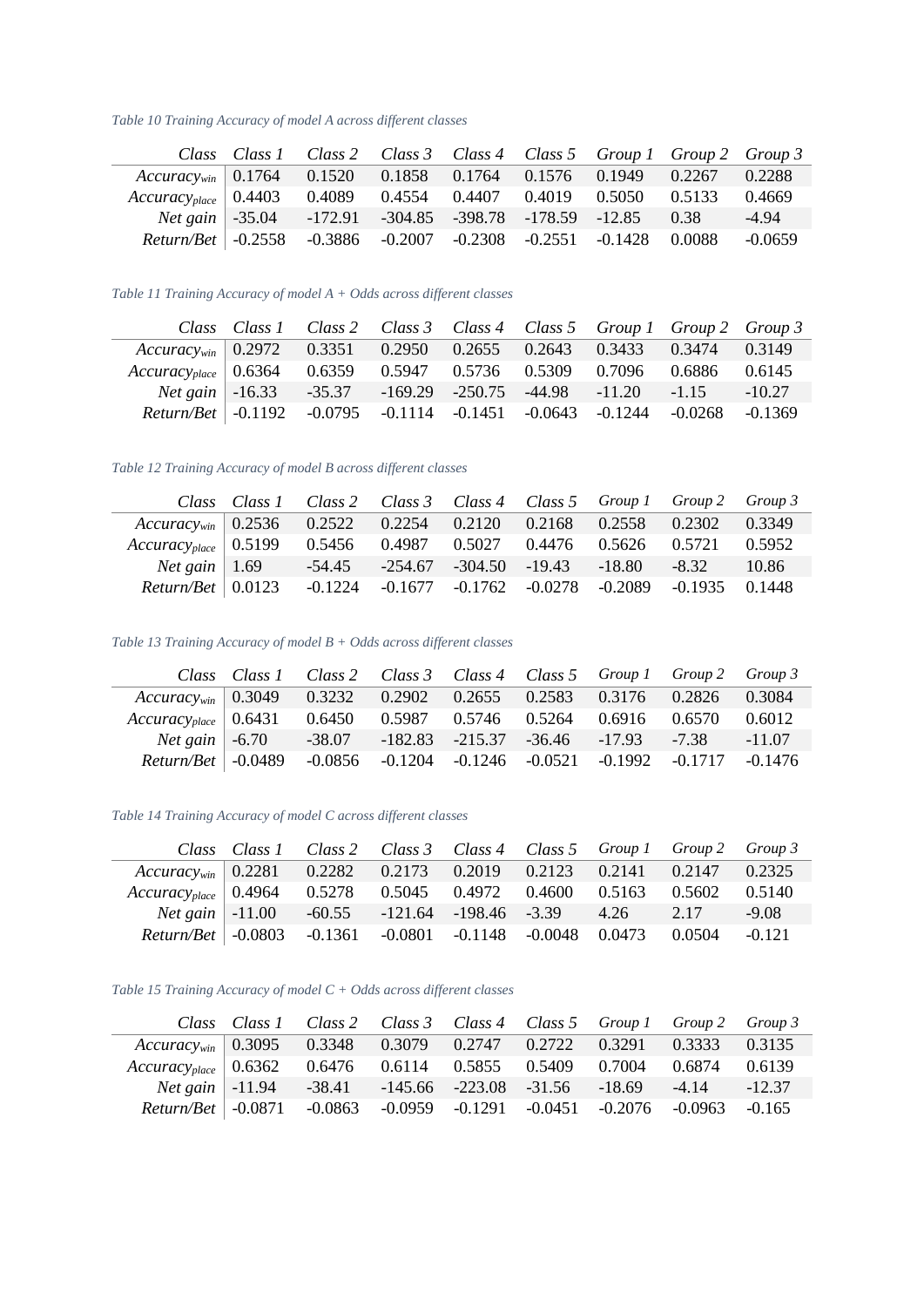<span id="page-48-0"></span>*Table 16 Testing Accuracy of model A across different classes*

|                                                                                    |           |  | Class Class 1 Class 2 Class 3 Class 4 Class 5 Group 1 Group 2 Group 3 |         |           |
|------------------------------------------------------------------------------------|-----------|--|-----------------------------------------------------------------------|---------|-----------|
| $Accuracy_{win}$ 0.2529 0.2221 0.1875 0.1858 0.1343 0.2367 0.1333 0.1458           |           |  |                                                                       |         |           |
| Accuracy <sub>place</sub>   0.6414  0.4958  0.4236  0.4732  0.3767  0.7050  0.3789 |           |  |                                                                       |         | 0.4925    |
|                                                                                    |           |  | <i>Net gain</i>   7.00 -32.02 -61.65 -46.99 -41.44 -4.35              | $-4.53$ | $-0.71$   |
| $Return/ Bet \mid 0.4997$                                                          | $-0.3558$ |  | $-0.2156$ $-0.1487$ $-0.3635$ $-0.3622$ $-0.5038$                     |         | $-0.0588$ |

<span id="page-48-1"></span>*Table 17 Testing Accuracy of model A + Odds across different classes*

|                                                                            |  |  | Class Class 1 Class 2 Class 3 Class 4 Class 5 Group 1 Group 2 Group 3     |  |
|----------------------------------------------------------------------------|--|--|---------------------------------------------------------------------------|--|
| $Accuracy_{win}$   0.2900 0.3817 0.2684 0.2240 0.2107 0.3392 0.3333 0.2200 |  |  |                                                                           |  |
| $Accuracy_{place}$ 0.7414 0.6678 0.5819 0.5535 0.4418 0.8342 0.4611 0.7908 |  |  |                                                                           |  |
|                                                                            |  |  | <i>Net gain</i> $\vert$ -2.54 -6.14 -49.61 -89.77 -30.66 1.03 -1.57 -5.25 |  |
| Return/Bet -0.1812 -0.0682 -0.1734 -0.2841 -0.2689 0.0856 -0.1744 -0.4378  |  |  |                                                                           |  |

<span id="page-48-2"></span>*Table 18 Testing Accuracy of model B across different classes*

|                                                                                   | Class Class 1 Class 2 Class 3 Class 4 Class 5 Group 1 Group 2 Group 3 |  |  |                                                                     |      |
|-----------------------------------------------------------------------------------|-----------------------------------------------------------------------|--|--|---------------------------------------------------------------------|------|
| $Accuracy_{win}$ 0.2771 0.2756 0.1741 0.1552 0.1407 0.2142 0.4311 0.2825          |                                                                       |  |  |                                                                     |      |
| Accuracy <sub>place</sub> 0.4979 0.5372 0.4566 0.4191 0.3686 0.7867 0.5489 0.6117 |                                                                       |  |  |                                                                     |      |
|                                                                                   | Net gain 2.45 -15.57 -59.41 -81.17 -31.70 -1.64 1.69                  |  |  |                                                                     | 7.89 |
| $Return/ Bet \mid 0.1753$                                                         |                                                                       |  |  | $-0.1730$ $-0.2077$ $-0.2569$ $-0.2780$ $-0.1363$ $0.1879$ $0.6573$ |      |

<span id="page-48-3"></span>*Table 19 Testing Accuracy of model B + Odds across different classes*

|                                                                               | Class Class 1 Class 2 Class 3 Class 4 Class 5 Group 1 Group 2 Group 3 |  |                                        |                   |         |
|-------------------------------------------------------------------------------|-----------------------------------------------------------------------|--|----------------------------------------|-------------------|---------|
| $Accuracy_{win}$ 0.2271 0.3594 0.2796 0.2293 0.2074 0.3217 0.3311 0.2242      |                                                                       |  |                                        |                   |         |
| $Accuracy_{place}   0.6907 \t 0.6730 \t 0.5894 \t 0.5620 \t 0.4556 \t 0.8267$ |                                                                       |  |                                        | 0.4489 0.7575     |         |
|                                                                               | <i>Net gain</i> $-6.18$ $-5.66$                                       |  | $-40.18$ $-79.31$ $-27.83$ $0.34$      | $-0.94$           | $-4.89$ |
| $Return/ Bet$   $-0.4413$ $-0.0629$                                           |                                                                       |  | $-0.1405$ $-0.2510$ $-0.2441$ $0.0287$ | $-0.1047 -0.4078$ |         |

<span id="page-48-4"></span>*Table 20 Testing Accuracy of model C across different classes*

|                                                                               | Class Class 1 Class 2 Class 3 Class 4 Class 5 Group 1 Group 2 Group 3 |  |                                                                       |         |         |
|-------------------------------------------------------------------------------|-----------------------------------------------------------------------|--|-----------------------------------------------------------------------|---------|---------|
| $Accuracy_{win}$ 0.2471 0.2539 0.1785 0.1821 0.1474 0.1042                    |                                                                       |  |                                                                       | 0.0811  | 0.2000  |
| $Accuracy_{place}   0.5514 \t 0.4932 \t 0.4733 \t 0.4517 \t 0.3646 \t 0.6117$ |                                                                       |  |                                                                       | 0.2844  | 0.5433  |
|                                                                               | Net gain   1.08 -13.98 -68.18 -85.63 -42.08 -4.81                     |  |                                                                       | $-3.39$ | $-3.30$ |
| $Return/ Bet \mid 0.0774$                                                     |                                                                       |  | $-0.1554$ $-0.2384$ $-0.2710$ $-0.3691$ $-0.4004$ $-0.3769$ $-0.2753$ |         |         |

<span id="page-48-5"></span>*Table 21 Testing Accuracy of model C + Odds across different classes*

|                                                              |  |                                                  |                        |        | Class Class 1 Class 2 Class 3 Class 4 Class 5 Group 1 Group 2 Group 3 |           |
|--------------------------------------------------------------|--|--------------------------------------------------|------------------------|--------|-----------------------------------------------------------------------|-----------|
| $Accuracy_{win}$   0.2843 0.3949 0.2794 0.2251 0.2157 0.3142 |  |                                                  |                        |        | 0.3444                                                                | 0.2250    |
| $Accuracy_{place} \mid 0.7100$                               |  | 0.6811 0.5906 0.5714 0.4515                      |                        | 0.8425 | 0.5056                                                                | 0.7692    |
|                                                              |  |                                                  | $-95.48$ $-29.90$ 0.16 |        | $-1.34$                                                               | $-5.21$   |
| $Return/ Bet \mid -0.2724$                                   |  | $-0.0236$ $-0.1760$ $-0.3022$ $-0.2623$ $0.0132$ |                        |        | $-0.1492$                                                             | $-0.4340$ |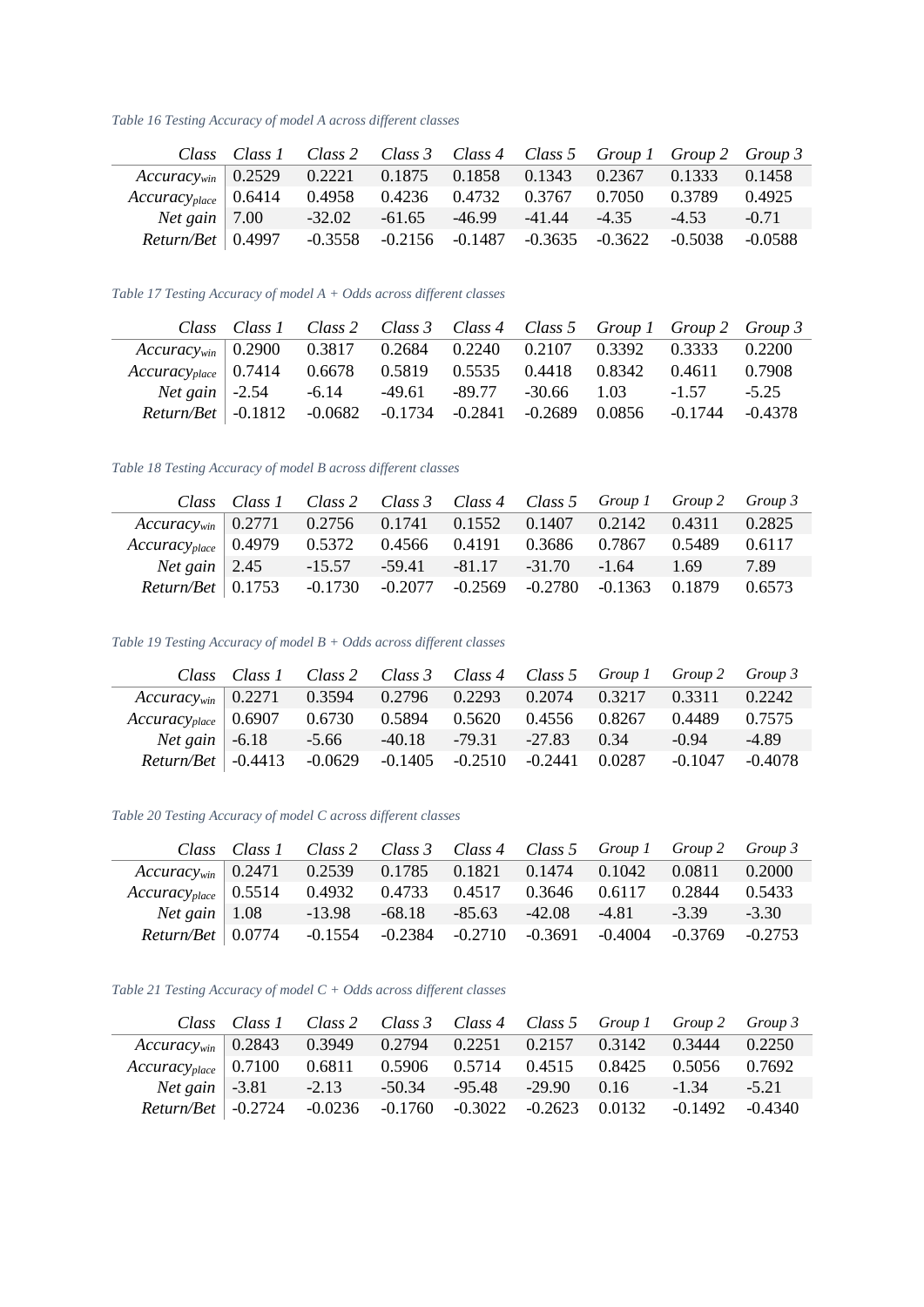From the data, model B has the highest training net gain when we consider the classes with positive net gain. Therefore, we can formulate a strategy to only bet on Class 1 and Group 3.

The performance of betting only on Class 1 and Group 3 is shown in the following table.

<span id="page-49-1"></span>

|                                                            | Class Class 1 | Group 3 | Overall |  |  |  |  |
|------------------------------------------------------------|---------------|---------|---------|--|--|--|--|
| $Accuracy_{win}$   0.2771                                  |               | 0.2825  | 0.2796  |  |  |  |  |
| $Accuracy_{place}$ 0.4979                                  |               | 0.6117  | 0.5504  |  |  |  |  |
| <i>Net</i> gain $\vert 2.45 \vert$                         |               | 7.89    | 10.34   |  |  |  |  |
| $Return/ Bet \mid 0.1753$                                  |               | 0.6573  | 0.3977  |  |  |  |  |
| Table 22 Model B performance with the constructed strategy |               |         |         |  |  |  |  |

When betting only on Class 1 and Group 3, model B can consistently make net gain with almost 40% return over bet. We claim that this model is an effective method to learn the different place probabilities of horses.

## <span id="page-49-0"></span>7.2 Discussion

In the results section it is observed that using odds data can increase prediction accuracy but have minimal impact on net gain and return over bet. This can be attributed to the fact that while adding odds data to input increases prediction accuracy, odds data may push model away from predicting horse with higher odds which means higher return. Therefore, although using odds data increases the prediction accuracy, the net gain and return over bet are not increased significantly.

In addition, it is observed that adding horse entity features in model C can further increase accuracy over model B but again does not result in higher net gain and return over bet. This is perhaps because when adding more horse entity features, the model gets closer to public intelligence and lead toward betting horses with lower odds, leading to a lower return.

Another possibility is that our model of 16 neurons per layer, while enough to learn from the input of model B (around 300), is too small to learn from the very high dimension (around 9000) input of model C. In this case, adding more neurons per layer may be able to improve performance.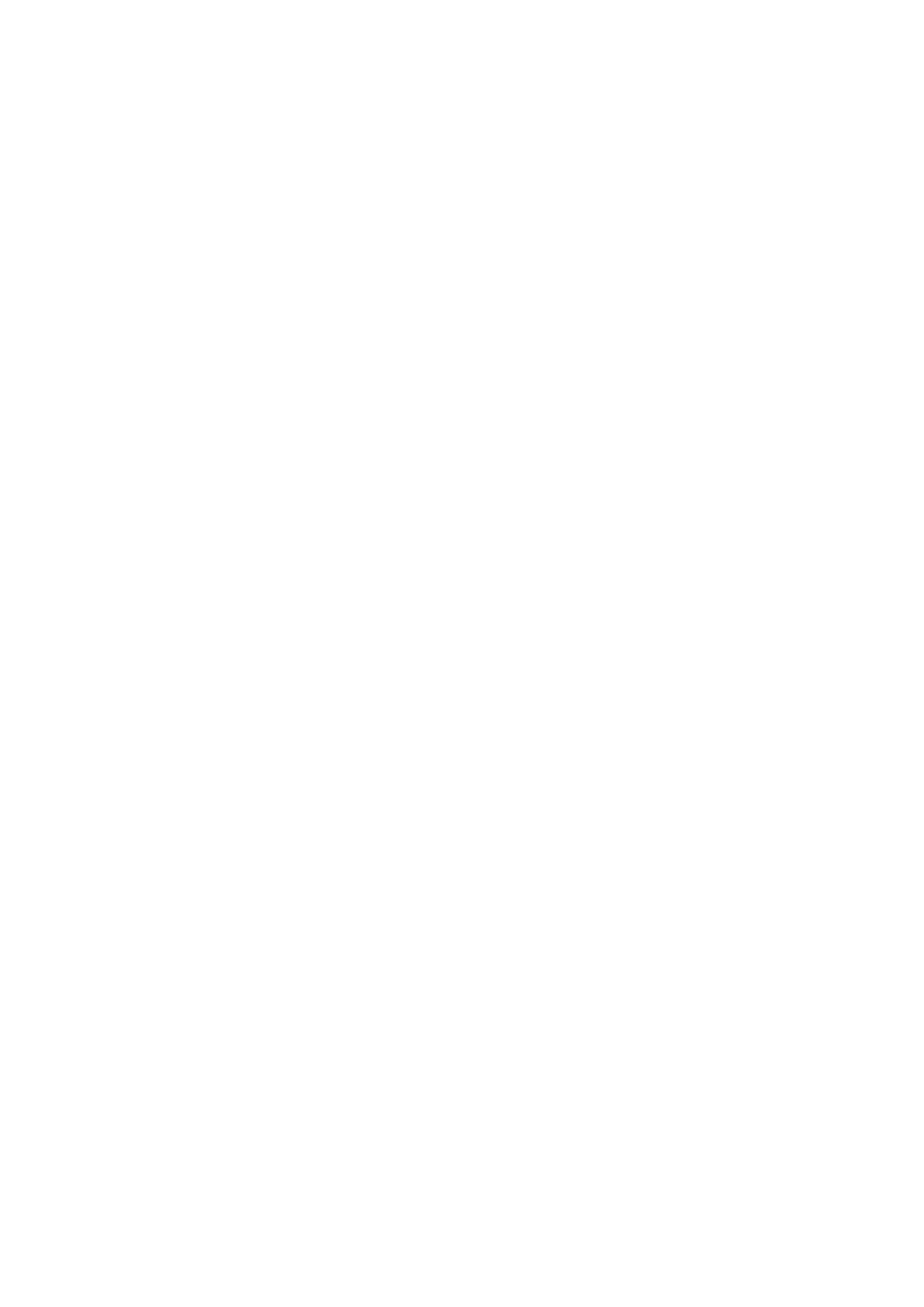# <span id="page-51-0"></span>8 Conclusion and Future Work

## <span id="page-51-1"></span>8.1 Conclusion

This report has detailed the process of using deep probabilistic programming predict horse racing. Though repeated experiments, we shown that horse racing prediction with deep probabilistic programming can beat public intelligence and generate net profit in circumstances much like those of LYU1703 [13].

### <span id="page-51-2"></span>8.2 Future Work

One of the main limitations is of our method is that we give equal importance to all training data. However, the utility/reward of predicting horse of high odds to win is much higher than predicting horses of low odds to win. Our current method fails the reflect the higher utility of predicting horses of high odds than predicting horses of lower odds. One way to overcome this limitation is to duplicate the entries according to odds. However, this increases memory consumption. Another approach is reinforcement learning with probabilistic inference [25], which we will investigate next semester.

Moreover, it is observed the in the experimental results that using more features has led to an decrease in net gain. We believe that this is due to insufficient neurons in the models per layer and using a wider model may help to alleviate this issue. In the next term, we would fine tune the different hyper parameters and attempt to improve our existing model.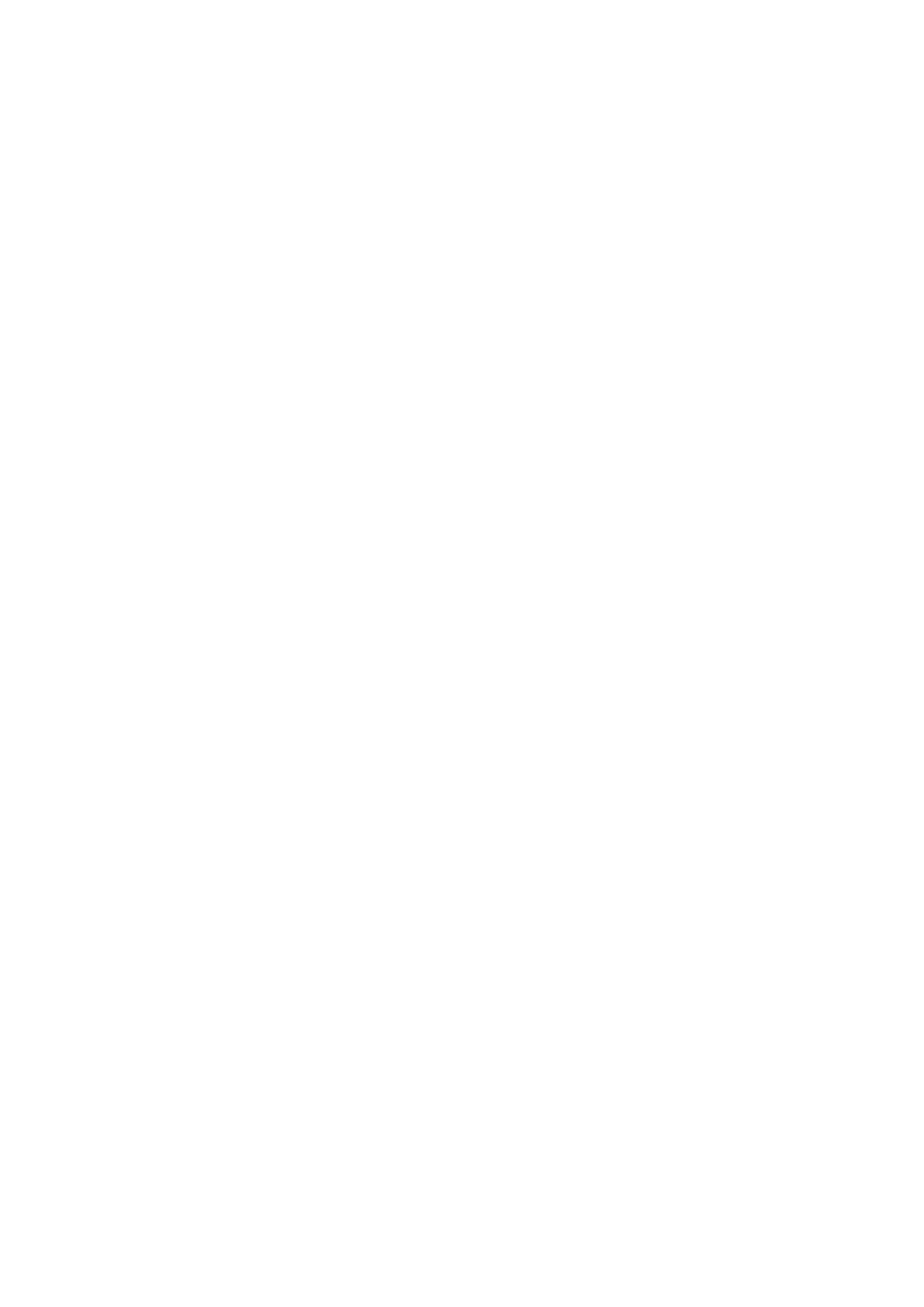# <span id="page-53-0"></span>Bibliography

- [1] S. Russell and P. Norvig, Artificial Intelligence: a Modern Approach, Prentice–Hall, 1995.
- [2] S. Thrun, W. Burgard and D. Fox, Probabilistic Robotics, MIT Press, 2005.
- [3] C. M. Bishop, Pattern Recognition and Machine Learning, Springer, 2006.
- [4] K. P. Murphy, Machine Learning: A Probabilistic Perspective, MIT Press, 2012.
- [5] J. M. Hernández-Lobato, M. A. Gelbart, R. P. Adams, M. W. Hoffman and Z. Ghahramani, "A General Framework for Constrained Bayesian Optimization using Information-based Search," *arXiv,* 2015.
- [6] A. Shah and Z. Ghahramani, "Parallel Predictive Entropy Search for Batch Global Optimization of Expensive Objective Functions," *arXiv,* 2015.
- [7] J. M. Hernández-Lobato, M. W. Hoffman and Z. Ghahramani, "Predictive Entropy Search for Efficient Global Optimization of Black-box Functions," *arXiv,* 2014.
- [8] J. Burroni, "Extending Stan for Deep Probabilistic Programming," *arXiv,* 2018.
- [9] D. Tran, "Deep probabilistic programming," *arXiv,* 2017.
- [10] D. P. Kingma and M. Welling, "Auto-Encoding Variational Bayes," *arXiv,* 2014.
- [11] A. Mnih and K. Gregor, "Neural Variational Inference and Learning in Belief Networks," *arXiv,* 2014.
- [12] T. T. Cheng and M. H. Lau, "Predicting Horse Racing Result using TensorFlow," Department of Computer Science and Engineering, Hong Kong, 2017.
- [13] Y. Liu, "Predicting Horse Racing Result with Machine Learning," Department of Computer Science and Engineering, Hong Kong, 2018.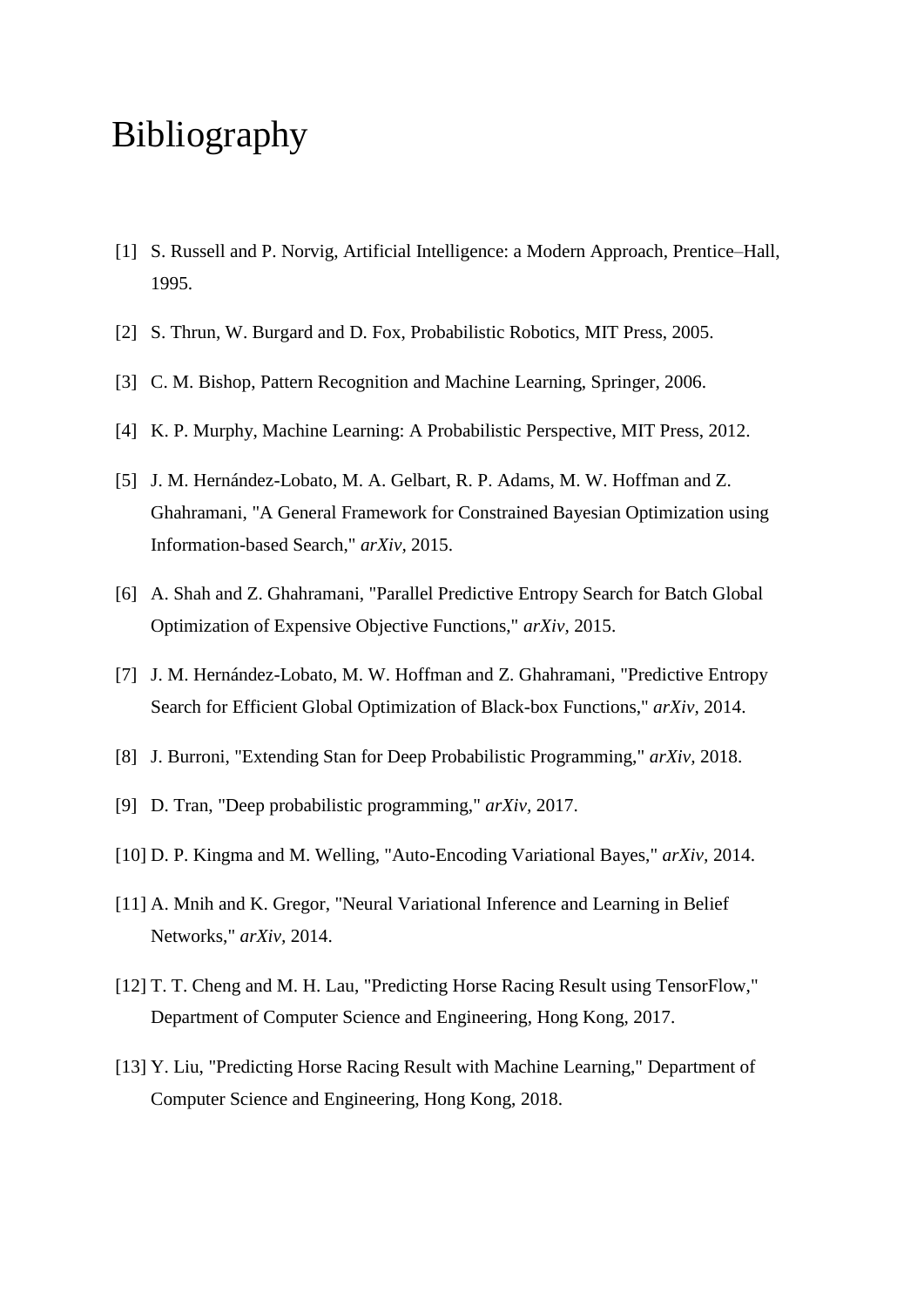- [14] The Editors of Encyclopaedia Britannica, "Encyclopædia Britannica," Encyclopædia Britannica, inc., 1 August 2018. [Online]. Available: https://www.britannica.com/sports/horse-racing. [Accessed 23 November 2018].
- [15] Hong Kong Jockey Club, "Pari-Mutuel Pools," 1 August 2018. [Online]. Available: https://special.hkjc.com/racing/info/en/betting/guide\_qualifications\_pari.asp. [Accessed 23 November 2018].
- [16] Hong Kong Racehorse Owner Association, "Breeding Strategies," 1 August 2018. [Online]. Available: http://www.hkroa.org/en/breeding\_strategy.php. [Accessed 23 November 2018].
- [17] Hong Kong Jockey Club, "Racing 101," 1 August 2017. [Online]. Available: https://entertainment.hkjc.com/entertainment/common/images/learn-racing/racingacademy/pdf/Racing\_101\_201708\_Eng\_Final.PDF. [Accessed 23 November 2018].
- [18] M. Cox, "Balls and all: why Hong Kong horses are mostly geldings," South China Morning Post, 5 February 2017. [Online]. Available: https://www.scmp.com/sport/racing/article/2068269/balls-and-all-why-hong-konghorses-are-mostly-geldings. [Accessed 23 November 2018].
- [19] Hong Kong Jockey Club, "Racing 201," 1 August 2017. [Online]. Available: https://entertainment.hkjc.com/entertainment/common/images/learn-racing/racingacademy/pdf/Racing201\_201708\_Eng\_Final.PDF. [Accessed 23 November 2018].
- [20] Uber Pyro, "Pyro Examples and Tutorials," Uber Pyro, 23 May 2018. [Online]. Available: http://pyro.ai/examples/. [Accessed 23 November 2018].
- [21] R. Ranganath, S. Gerrish and D. M. Blei, "Black Box Variational Inference," *arXiv,*  2014.
- [22] D. Wingate and T. Weber, "Automated Variational Inference in Probabilistic Programming," *arXiv,* 2013.
- [23] V. Mullachery, A. Khera and A. Husain, "Bayesian Neural Networks," *arXiv,* 2018.